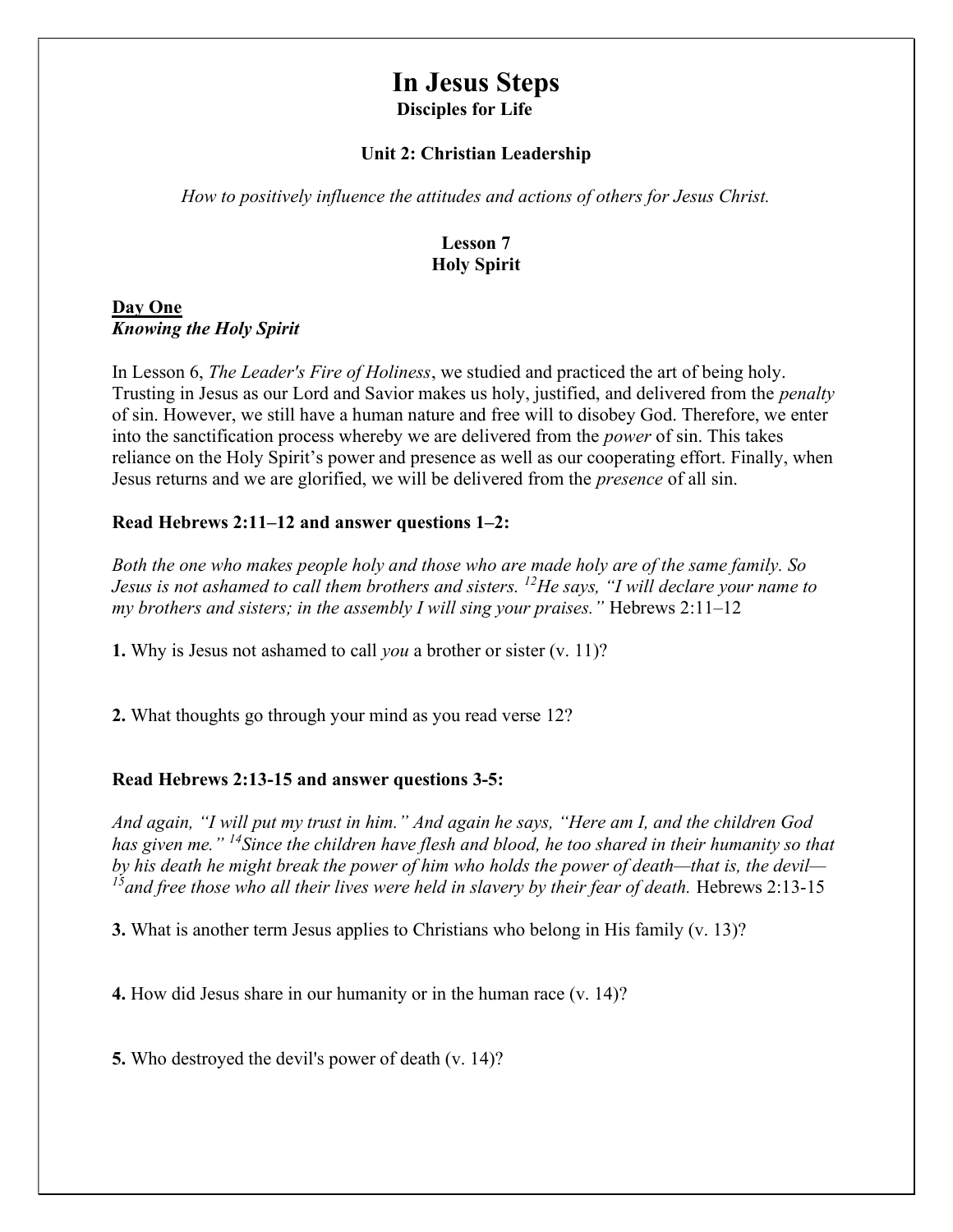According to Scripture, believers are called brothers and sisters to Jesus and God's children. The point the author of Hebrews is making is that we are part of God's family. We belong! We have a holy place in the family because of God's plan in sending His Son to earth.

Not only do we belong in God's family, but He has also given us an all-powerful and reassuring family member to help us. This family member is also a member of the Trinity—the Holy Spirit. He helps us in many ways such as guiding, comforting, convicting, encouraging, and leading us.

# Read John 14:26 and answer questions 6-7:

But the Advocate, the Holy Spirit, whom the Father will send in my name, will teach you all things and will remind you of everything I have said to you. John 14:26

**Definition:** The English word *Advocate* is translated from the Greek work *parakletos* (παράκλητος). It has a basic meaning of one called alongside to help. It can be used as 1. a legal technical term, as one who appears in another's behalf *advocate*, defender, intercessor or 2, one who gives protection, help, security, comfort, counsel and encouragement.

6. Who does the Father send in Jesus' name?

7. What does the Advocate, the Holy Spirit teach and remind disciples of?

8. Read 1 John 2:6.What are we supposed to do with the Spirit's teaching and reminding us of everything Jesus has said?

Whoever claims to live in him must live as Jesus did. 1 John 2:6

The Holy Spirit not only teaches and reminds believers of Jesus' words, but He helps us live in Jesus. The Spirit has been given to believers to empower us to be holy and walk in Jesus' steps. These are holy steps and to walk in them, we must listen and live by the *Holy* Spirit.

# Three ways to begin or to continue living by the Holy Spirit:

1. Recognize the Holy Spirit of God is with us at all times—treat Him as an honored guest.

2. Strive to know Him.

3. Follow His guidance and direction.

Picture this: A friend has invited you over for dinner. You arrive at your friend's home and ring the doorbell. No answer. You ring it again. Still, no one comes to greet or meet you. The front door is ajar, so you walk in and find the house dark and quiet. You flip on the light switch and then make your way into the kitchen. There you find a note on the fridge that reads, I'm not home because I was invited to a party. Go ahead and make your dinner and enjoy yourself. Don't forget to wash the dishes and clean anything else in the house that needs it.

> © 2006, 2013, 2020 Kathleen Skaar |All rights reserved www.injesussteps.org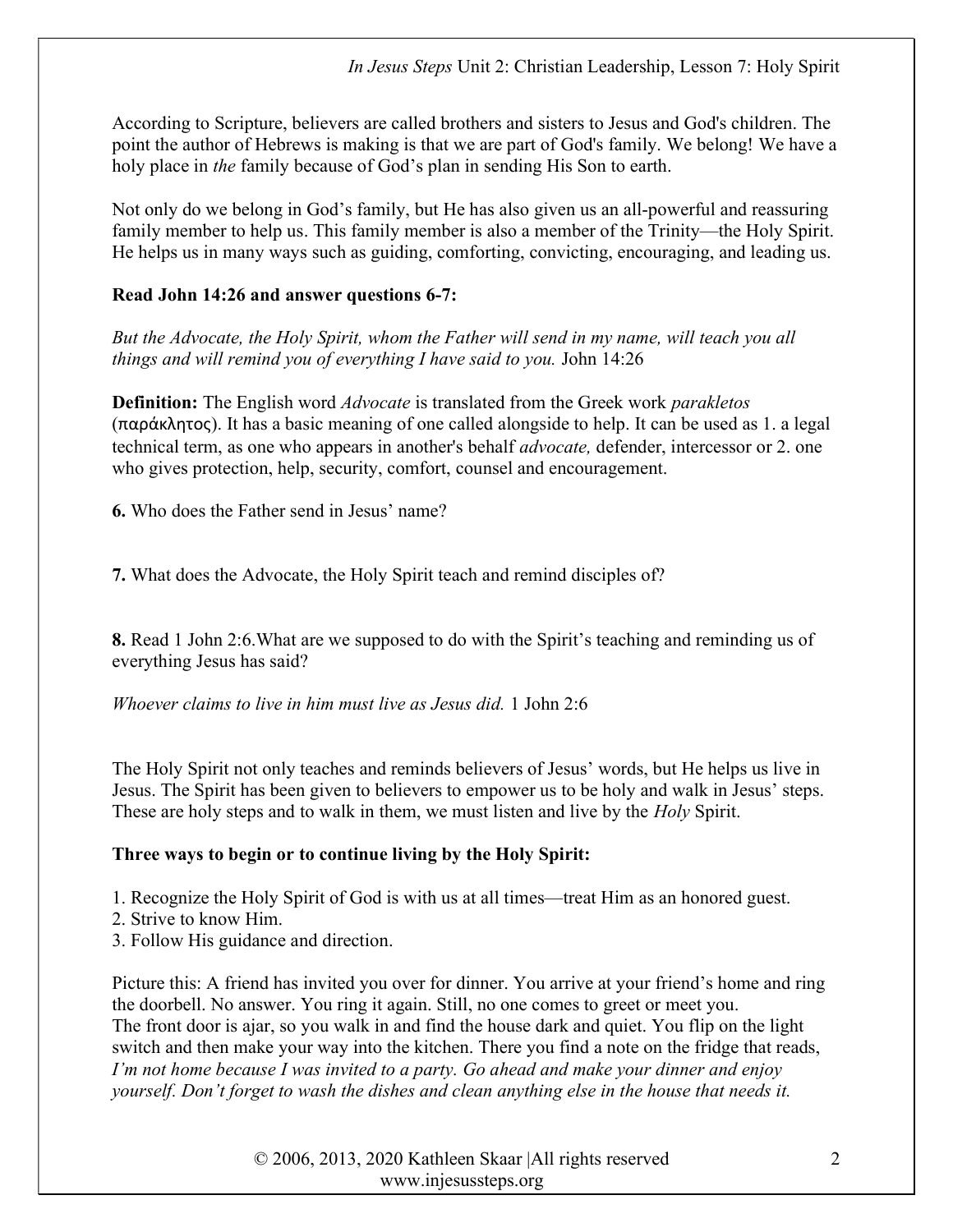What emotions might you experience? Most likely you would feel used, unappreciated, unloved, and basically unwanted. These are the feelings that usually cause us to act out in anger toward ourselves and others. We want to be loved; it is a basic need in our lives.

God wants to be loved also (Matthew 22:36–40). When we invite Him to live in our hearts and in our lives, we are inviting a Holy Guest into our bodies. We do not just leave the door of our hearts cracked open for the Spirit to come in, entertain Himself, and then clean up our messy behaviors (sin) while we are mentally engaged elsewhere. We must be there to welcome our Guest with all our hearts, all our souls, and all our minds.

Just as we try to learn about our earthly guests in order to serve and interact with them properly, we need to know our Divine Guest so we can serve and cooperate with Him correctly. The best way to know about the Holy Spirit is to study and read the Scriptures. As with all things, God's Word gets us on the right path.

God the Spirit is revealed throughout the Old and New Testaments. He is not an "it", force, figurative expression, or divine vapor. Like God the Father, He is spirit (John 4:24). The Spirit is a Supernatural Being without the limits of time, space, or matter.

The Holy Spirit is a distinct Person of the Trinity to know, love, and obey. We learned in Christian Leadership: Lesson One, Leadership Model, God is three Persons, and He is also one God. Complete understanding of God is not possible with our finite (limited) minds and therefore the Trinity will probably remain a mystery until we reach heaven's gate. Nevertheless, each Person is fully God. This means the Holy Spirit shares the same attributes with the Father and Jesus. For example, the Holy Spirit does not change; He is immutable (Malachi 3:6). We can rest in His unchanging presence and counsel.

Pray: Help us to know, love, and submit to You O Holy Spirit of God. Amen.

# Three Ways to Live by the Spirit

#### 1. Recognize the Holy Spirit

#### Read Genesis 1:2 and answer questions 9–11:

Now the earth was formless and empty, darkness was over the surface of the deep, and the Spirit of God was hovering over the waters. Genesis 1:2

9. What is the first book of the Bible?

**Definitions:** The English word *hover* means to float in the air without moving far from the same area or spot. The Hebrew word *rachaph* ( $\Box$ ) which is translated *hovering* in the NIV English translation also means to move gently, cherish, and brood. The English verb brood is used to describe a bird sitting on her eggs to hatch them and to cover the nestlings (baby birds) for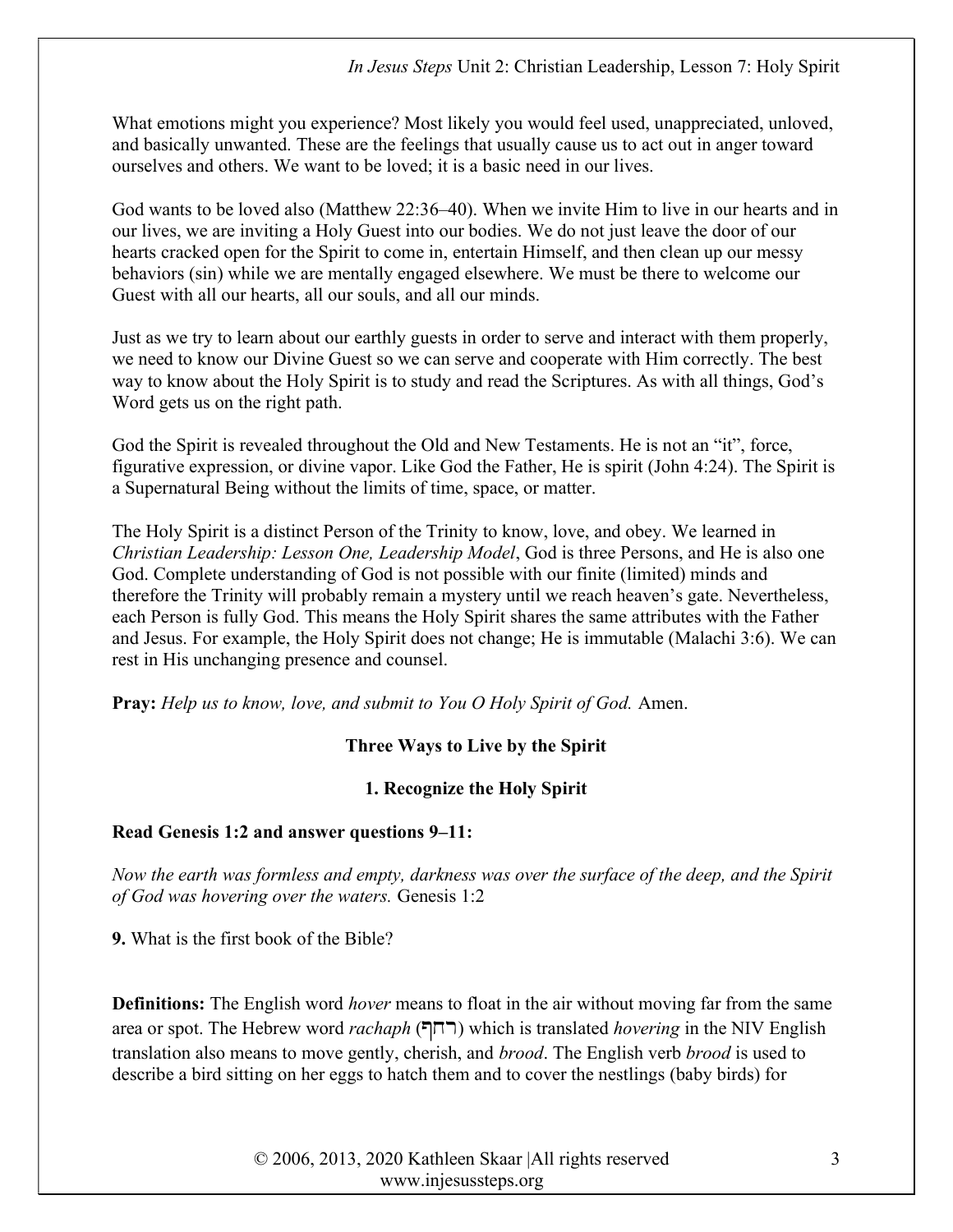warmth. The word has other meanings but given the context<sup>1</sup> of this passage, these definitions are appropriate.

10. How soon are we introduced to the Spirit?

11. What do you learn about the Holy Spirit from Genesis 1:2?

Accountability: Be prepared to share your answers #10–11 with your discipleship team.

From the very beginning God the Spirit reveals His massive strength and enormous tenderness. In cooperation with God the Father and God the Son (John 1:1–3), He took great pleasure in making our world. The Spirit gives a powerful yet serene picture of this colossal event of creation.

It is clear the triune God created the heavens and the earth (Genesis 1:1), but some people find this fact difficult to accept. Although they have not identified a plausible (reasonable) alternative to God, they still keep trying to explain Him away. If God does not exist, then people can justify anything they want to do. There is no one to call them to account for their evil actions.

Some scientists, whom God has greatly blessed with intellect, try to explain earth's beginnings in various ways. They are favored with knowledge but not always wisdom. One of the ways they theorize (imagine) the world developed is called the big bang theory. "In short, the Big Bang hypothesis states that all of the current and past matter in the Universe came into existence at the same time, roughly 13.8 billion years ago. At this time, all matter was compacted into a very small ball with infinite density and intense heat called a Singularity. Suddenly, the Singularity began expanding and the universe as we know it began."<sup>2</sup> In other words, a massive explosion kicked off the expansion and this was the origin of all known space, matter, energy, and time.

"Who created the Singularity (small ball or tiny mass)?" No one has ever been able to explain that. No one has been able to explain the origin of matter or how something can be created out of nothing. That is, no one except those who believe in God and His Word.

Regarding the big bang theory, you may have heard this expression and rebuttal to it, "God spoke and bang, the universe was created." The Bible confirms—God spoke and created the world. No matter the theory (speculation), it always comes back to God as the Creator.

God chose not to give us specific or detailed data describing creation. We do know the Bible is true and it is not in conflict with true scientific facts. God created the earth, and it runs on His design, principles, and plans.

<sup>&</sup>lt;sup>1</sup> The context of a passage of Scripture means the surrounding words or ideas expressed before or after the subject. Information such as the setting, history, or background provide readers with details to interpret verses accurately. <sup>2</sup> Matt Williams, Phy.org, "What is the Big Bang Theory?"< https://phys.org/news/2015-12-bigtheory.html>(accessed 11/10/2020).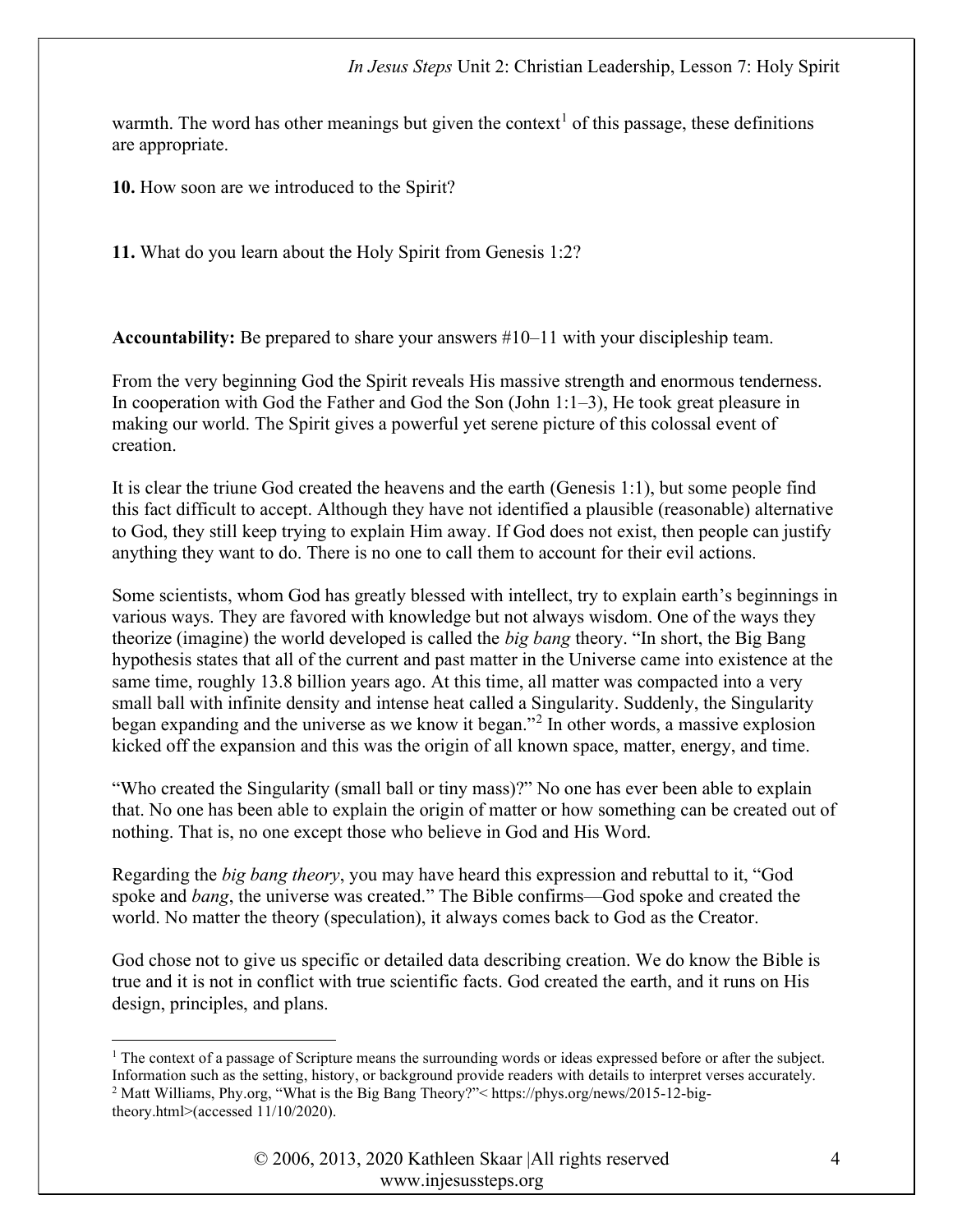God does act through supernatural events and may override the way things were designed to work (Joshua 10:13–14). The Bible carefully records and makes divine intervention obvious to the reader. There is always a distinction between the way the world is scientifically designed to work and when God overrides His natural, created order.

#### Read Job 33:4 and answer questions 12–13:

The Spirit of God has made me; the breath of the Almighty gives me life. Job 33:4

12. Who made you (v. 4a)?

13. What is another name for the Spirit of God (v. 4b)?

# Read John 6:63 and answer question 14–15:

The Spirit gives life; the flesh counts for nothing. The words I have spoken to you—they are full of the Spirit and life. John 6:63

14. According to Jesus, who gives life (v. 63a)?

15. What are Jesus' words full of (v. 63b)?

# 2. Learn from the Holy Spirit

(Second of three ways to Live by the Spirit)

# Read Nehemiah 9:20 and answer 16–17:

You gave your good Spirit to instruct them. Nehemiah 9:20a

16. What adjective describes the Spirit?

17. What is one reason that God gave us His good Spirit?

18. Read Psalm 143:10. How else does the Spirit help you (v. 12b)?

Teach me to do your will, for you are my God; may your good Spirit lead me on level ground. Psalm 143:10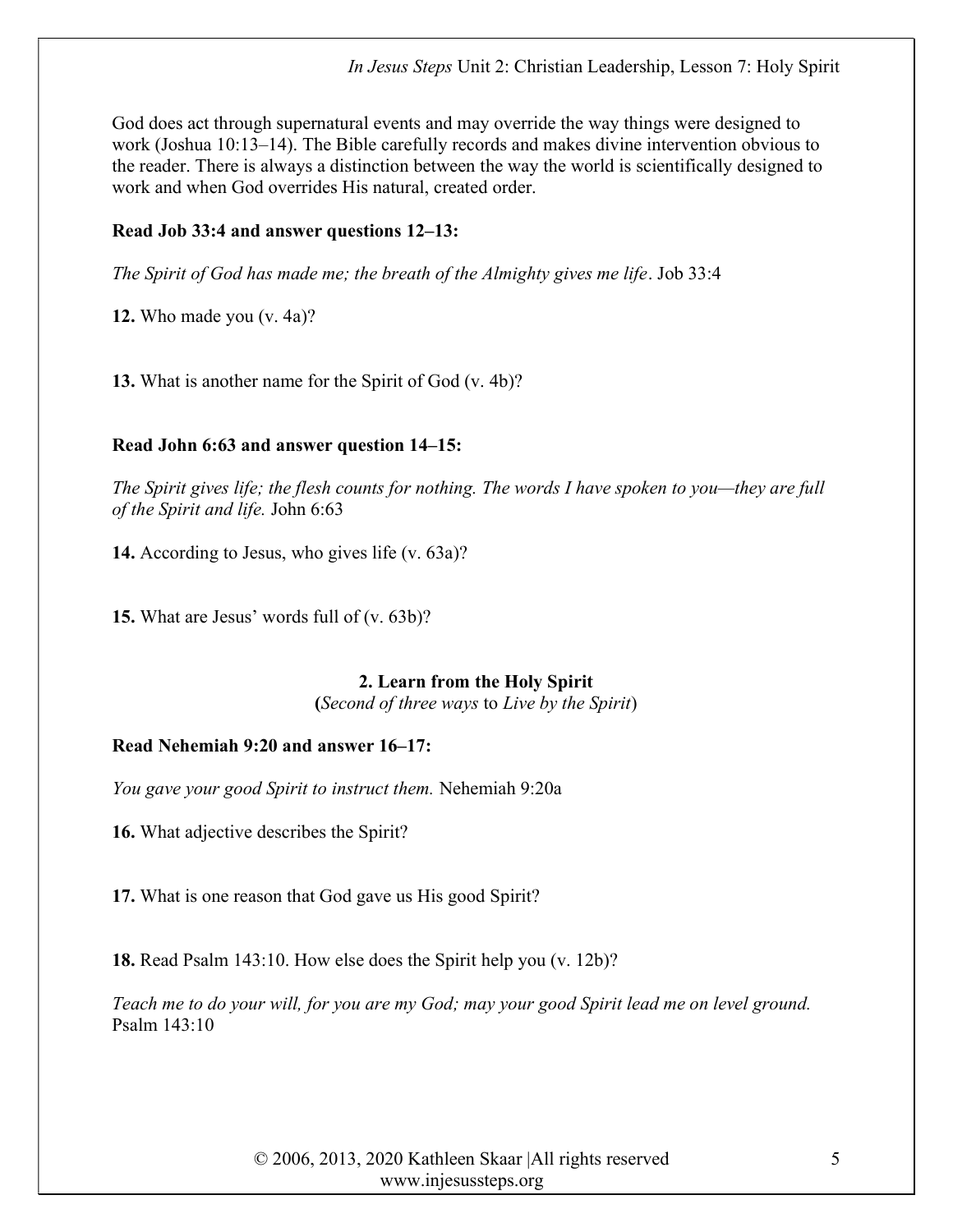The Spirit is good. This is also another way to recognize Him. Our Holy Companion who resides within us is perfectly good; we can rely on Him to instruct and lead in God's ways. We do not have to worry about doing the right thing when we listen and trust the Spirit. He wants us to succeed in being a leader and doing good works. He will empower us to do so. The Holy Spirit is so good, He will even convict (declare guilty, expose evil) and admonish (warn), in order to get us on the right path of following Jesus (John 16:8; 1 Thessalonians 1:5; Nehemiah 9:30).

In John 16:13–14 below, Jesus is talking to the first disciples about Pentecost (Acts 2:1–4). This is the day when the disciples were all gathered together in one place and the Holy Spirit descended and filled each one of them. Since Pentecost, Jesus' disciples or believers receive the Holy Spirit when we trust in Jesus as our Lord and Savior (Ephesians 1:13). The more yielded or obedient we are to the Spirit, the more He will work through us (Luke 24:49; Acts 2:4; Ephesians 5:18). Our next lesson, Filled with the Holy Spirit, will address being filled and empowered by the Holy Spirit.

#### Read John 16:13–14 and answer questions 19–21:

But when he, the Spirit of truth, comes, he will guide you into all the truth. He will not speak on his own; he will speak only what he hears, and he will tell you what is yet to come. <sup>14</sup>He will glorify me because it is from me that he will receive what he will make known to you. John 16:13–14

**Definition:** The Greek verb  $doxazo$  ( $\delta$ o $\xi \ω$ ) that English translates glorify means to render or to give praise and honor. It means to glorify and to exalt. When we glorify God we elevate and recognize Him as the most significant and important Person in the universe. We serve and *glorify* a triune God—Father, Son, and Holy Spirit. Jesus glorified God the Father (John 17:1–5) and as we walk in His steps, we also *glorify* God.

19. Why do you think it is important to learn from the Holy Spirit (v. 13)?

20. Who glorifies Jesus (v. 14a)?

21. How does the Spirit glorify Jesus (v. 14b)?

The Spirit of truth takes or receives from Jesus facts about His nature and character and makes them known to believers. He gives us the truth of salvation, the truth of being born into God's family, the truth of Jesus being fully God and fully man, and many other realities. The Holy Spirit honors Jesus because the truth He makes known to us, comes from Jesus.

The Holy Spirit will not lead you to make a person, place, or thing more significant or more important than Jesus. This includes anyone—spouse, child, parent, friend, or even yourself. If we are not listening to the Spirit, but putting ourselves or others before God, we are failing to honor Him.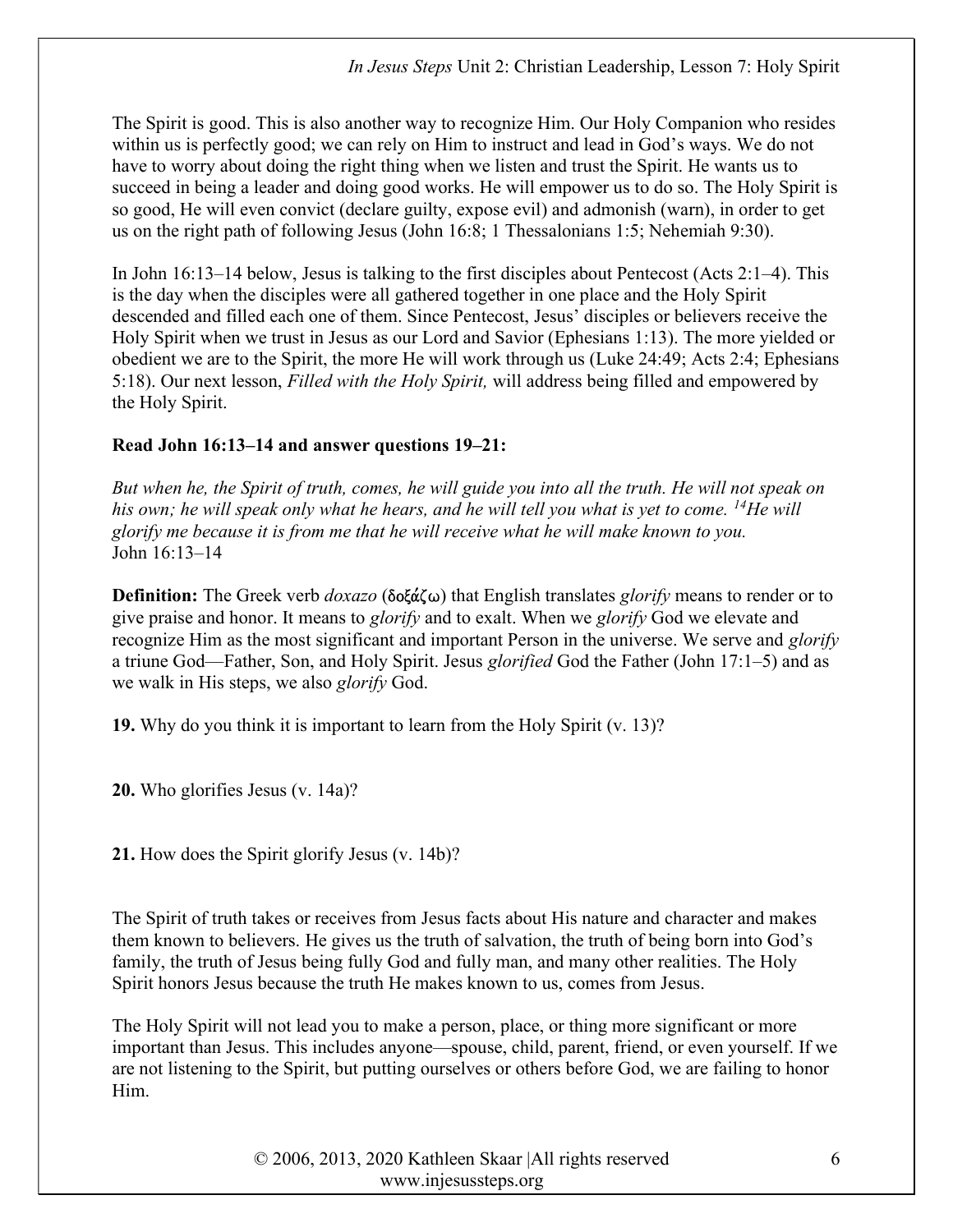Think of the martyrs who gave their lives rather than deny the Lord Jesus. Their flesh or basic human instinct would have been to put themselves first and survive the danger of death or torture. This is the concept of self-preservation whereby we protect ourselves from harm or death. However, led by the Holy Spirit, they placed God's honor above their own. They listened to the Holy Spirit and glorified our triune God.

22. How do you think self-preservation and glorifying God are diametrically (totally) opposed?

Pray for the strength and conviction to place God first and foremost in your life. Ask the Holy Spirit to give you a spirit of selflessness in order to be like the Lord Jesus who gave up His own life in order to glorify God. Rely on the Breath of the Almighty to praise God daily.

#### Action Step

23. Ask the Spirit of truth to show you how to be selfless this week and glorify God. Share what happened:

Accountability: Be prepared to share your answers #19–22 and Action Step #23 with your team.

—End Day One—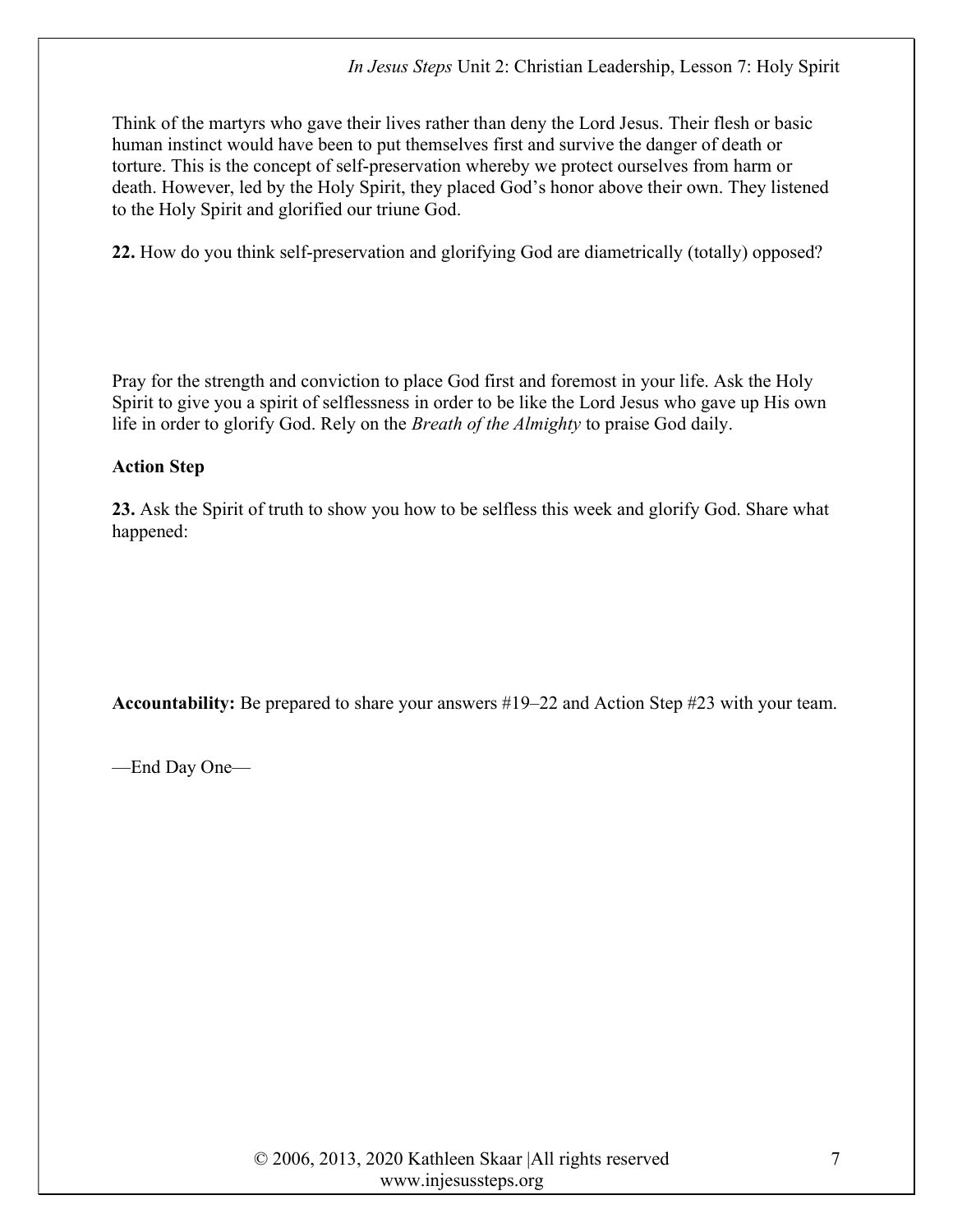#### Day Two Ignorance of the Spirit

In 1647, on the heels of the Protestant Reformation,<sup>3</sup> Scottish and English leaders wrote a doctrinal (belief) statement in the format of questions and answers for church members. It is called the "Westminster Shorter Catechism" and was used extensively by various Protestant denominations. The first question/answer of the Catechism is:

Question: What is the chief end of man?

Answer: Man's chief end is to glorify God and to enjoy Him forever.

The Holy Spirit makes it possible for people to glorify God and to enjoy Him forever. The Holy Spirit guides us in all truth. We cannot know God except through Christ (John 14:6) and we cannot know the truth of Christ apart from the Holy Spirit. He convicts the world of sin (John 16:8) and the truth of God's plan for salvation.

Our purity and power come from the Holy Spirit of God actively working in our lives. Christian leaders who attempt to serve God in ignorance of His Spirit will become easily frustrated, overwhelmed, and entirely ineffective. The Spirit keeps us on the right track—bringing God glory and honor. The wrong track is seeking after the Spirit for our honor or worldly ambitions.

#### Read Acts 8:18–21 and answer questions 24–28:

When Simon saw that the Spirit was given at the laying on of the apostles' hands, he offered them money<sup>19</sup> and said, "Give me also this ability so that everyone on whom I lay my hands may receive the Holy Spirit." <sup>20</sup>Peter answered: "May your money perish with you, because you thought you could buy the gift of God with money!<sup>21</sup>You have no part or share in this ministry, because your heart is not right before God." Acts 8:18–21

24. What did Simon offer the apostles for the gift of the Spirit (v. 18)?

25. How did Peter reply to Simon (vv. 20–21)?

26. Why do you think Peter replied to Simon in that way (v. 21)?

27. Do you think Simon wanted to help others glorify God? Yes No (Underline One)

<sup>&</sup>lt;sup>3</sup> The Protestant Reformation began in Germany as a protest against certain practices of the Catholic Church. Martin Luther nailed his objections to a church door and a movement began that resulted in the creation of Protestant churches.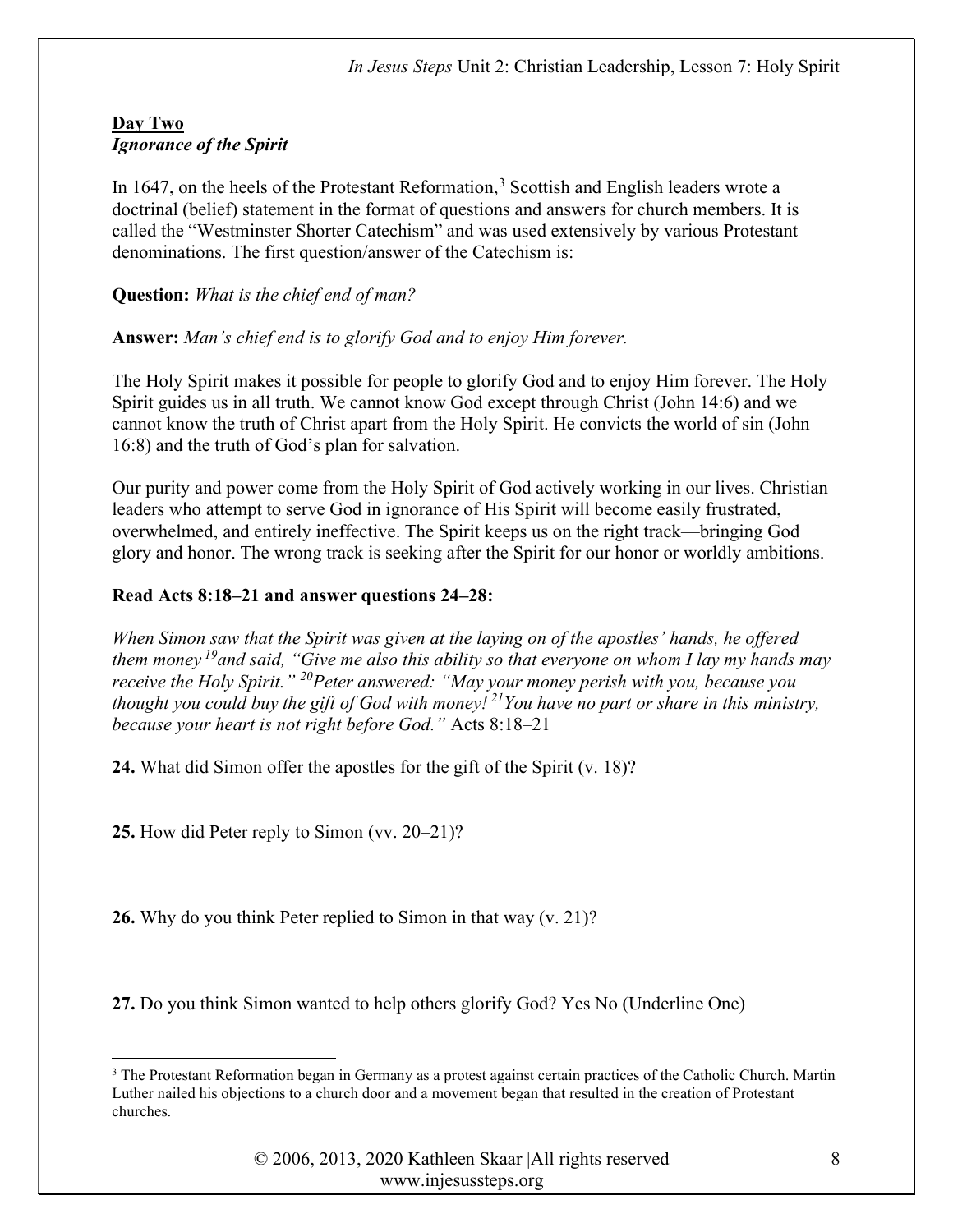28. Explain your answer to #27 about whether Simon wanted to help others glorify God.

Simon, who had previously practiced sorcery<sup>4</sup>, did not have the right heart toward God and was not interested in glorifying Him. The heart is a term used to refer to the center of a person, which includes the will, intellect, and feelings. A right heart trusts in Christ and desires to obey and please God with righteous thoughts and deeds.

The fact Simon offered money is a clue to his motivation. Perhaps he thought he could make money or just get attention. From Peter's response to Simon, it appears he was ignorant of the Spirit and had no real interest in knowing Him. Simon wanted to use the Spirit's power for his own benefit and honor.

In addition, all of God's gifts are free. We do not pay for our salvation, nor do we pay for the Holy Spirit to work through us. God extends His grace and good favor without financial gifts or payments.

#### Read Luke 11:13 and answer questions 29–30:

"If you then, though you are evil, know how to give good gifts to your children, how much more will your Father in heaven give the Holy Spirit to those who ask him!" Luke 11:13

29. According to Jesus, how do you receive the gift of the Holy Spirit (v. 13b)?

30. Do you have to beg and plead with God for the Holy Spirit? Yes No (Underline One)

When we sincerely ask Jesus to come into our lives, we also receive His Spirit (Ephesians 1:13). We become one with our triune God (John 17:20–23). But we can always have a deeper relationship with God and a more powerful movement of His Spirit in our lives. Jesus tells us to ask, seek, and knock (Matthew 7:7–8; Luke 11:9).

Jesus draws an analogy between how parents care for their children and how God cares for His. Most do give good gifts to their children but not all. If you did not have the kind of parents that took adequate care of you, be encouraged! You now have an amazing Father who will give you the ultimate gift, far superior to any gift a human parent could provide.

God loves you more than anyone in the world and wants to give you His Holy Spirit. But it is critical to remember the Holy Spirit cannot be used or exploited in any way. The Holy Spirit inhabits human hearts for God's good and perfect will (Acts 2:4; John 14:26). Nothing and no one control the Spirit. The Spirit is God and acts according to His good pleasure and purposes.

<sup>&</sup>lt;sup>4</sup> Sorcery is the use of power or magic through the help or control of evil spirits.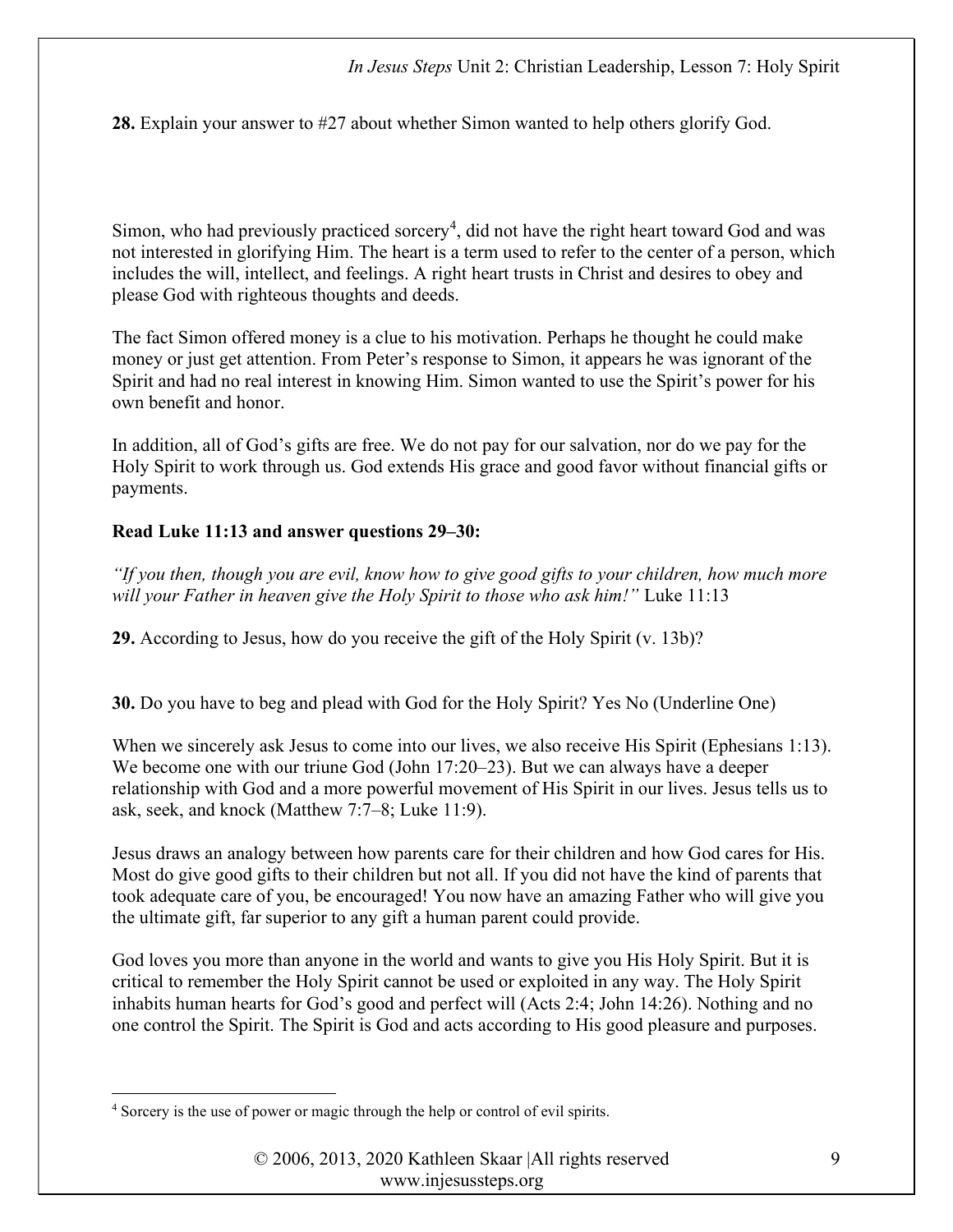God's purposes are for our good also. We can thwart or prevent the good He has planned for us by disobedience. If we deliberately keep on sinning, we insult the Spirit of Grace and there is nothing left but judgment (Hebrews 10:25–39). This was true under the Old Covenant (promises to God's people under Moses) and it is true under the New Covenant (promises fulfilled in Christ (Matthew 5:17; Hebrews 9:15).

# 3. Follow the Holy Spirit

(Third of three ways to *Know the Holy Spirit*)

Saul lived and reigned in about 1,000 B.C. He was the first anointed king of Israel and although he started out on the right track, he soon lost his focus. Saul was anointed to serve God and lead Israel according to God's plans and not his own. It was not his place to make decisions and rules but to obey the LORD.

**Definition:** In the Old Testament, *anoint* meant to apply or rub oil on a person or thing (Exodus 40:9). Biblical anointing is used for consecration (setting apart), healing (James 5:14), and burial (John 19:39–40). God gave Moses a special formula for the oil that was to be used only for anointing the priests. The first priest Aaron and subsequent priests were anointed with this special oil (Exodus 30:30). Saul and subsequent kings were also *anointed* with oil. This oil for the kings seems to have been a different mixture from what was used for the priests. Most likely it was a spiced or plain olive oil.<sup>5</sup> (New Testament anointing covered in the next lesson, *Filled* with the Holy Spirit).

The anointing ceremony revealed to others the anointed one's right to office and that God's power and favor rested upon him. God was with him through His Holy Spirit and would enable him to fulfill his duties. The Holy Spirit rested upon an individual for God's greater purposes of helping His people know and serve Him.

31. Read 1 Samuel 10:1. Who did Samuel say anointed Saul as ruler over His inheritance?

Definitions: Kiss is a sign of allegiance in 1 Samuel 10:1 and remains a sign of respect in Near Eastern cultures. Inheritance is a legal transmission of property after death to a person known as an heir. In the Old Testament, the Hebrew word that English translates inheritance generally means to take possession. God does not receive an inheritance in the same way humans do; He gives an inheritance to Himself. God takes possession of Israel as His own people. God, who owns everything, gave Himself Israel as His inheritance.

Then Samuel took a flask of olive oil and poured it on Saul's head and kissed him, saying, "Has not the LORD anointed you ruler over his inheritance?" 1 Samuel 10:1

<sup>&</sup>lt;sup>5</sup> Trent Butler, "Anoint" *Holman Bible Dictionary*, (Nashville: Holman Bible Publishers, 1991), 59.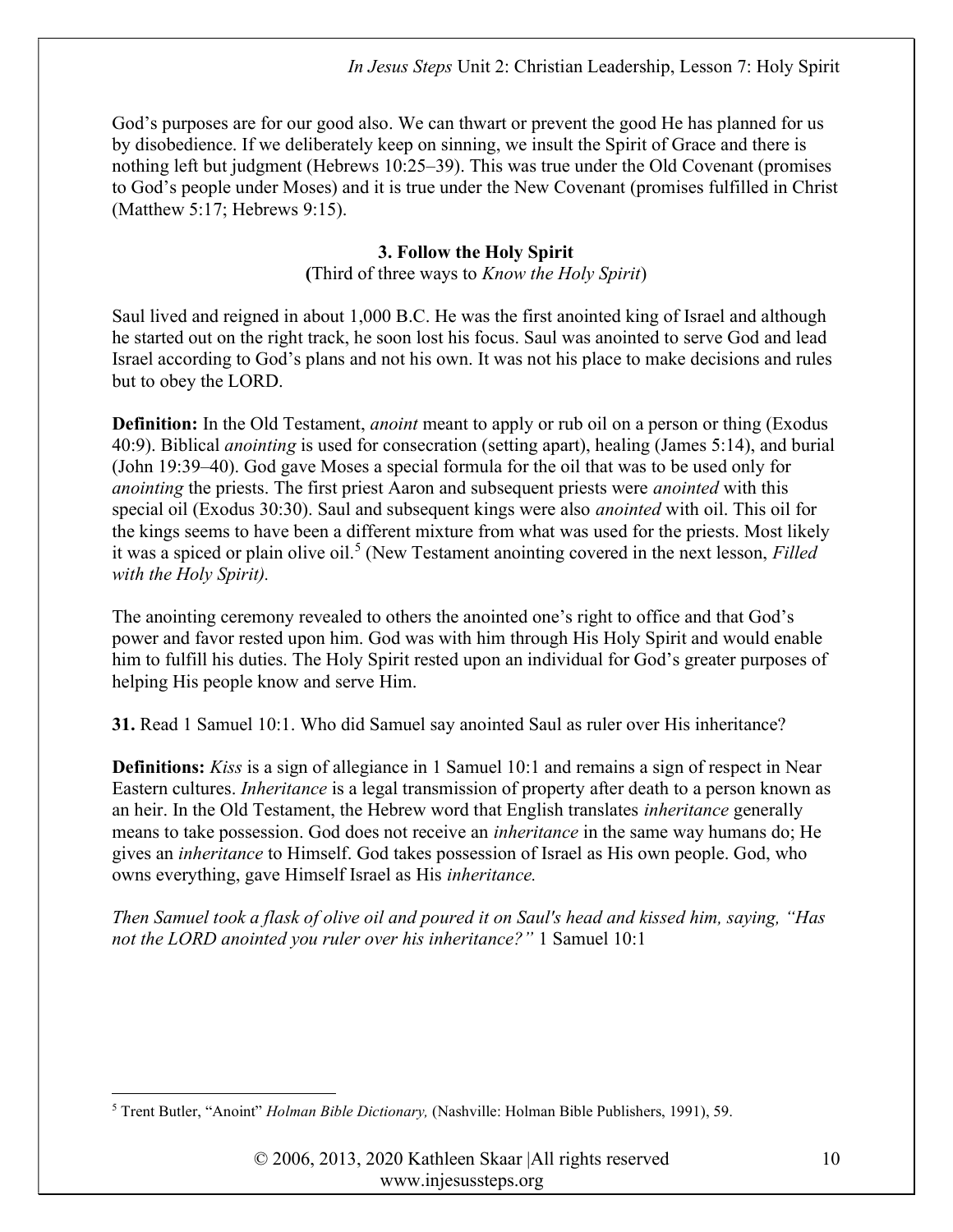# Read 1 Samuel 10:6–7 and answer questions 32–33:

The Spirit of the LORD will come powerfully upon you, and you will prophesy with them; and you will be changed into a different person. <sup>7</sup>Once these signs are fulfilled, do whatever your hand finds to do, for God is with you. 1 Samuel 10:6–7

**Definition:** A *sign* points to something else—an object, occurrence, or person through which one recognizes, remembers, or validates something. In the Old Testament signs may be classified according to seven somewhat overlapping functions: to impart knowledge, to protect, to motivate faith, to recall significant events, to witness to the covenant, to confirm, and to illustrate through prophetic action.<sup>6</sup> God is a God of order and intention. From creation to redemption, there is a plan in effect. God's ways are never haphazard or happenstance. As with all God does, He gives signs for a purpose.

32. Name three of the signs God used in Saul's life to confirm his appointment as leader (v. 6):

- 1.
- 
- 2.
- 3.

33. Once the signs were fulfilled, what instruction did Samuel give the new king, Saul (v. 7)?

Accountability: Be prepared to share your answer #32–33 with your discipleship team.

The signs Samuel prophesied were fulfilled—Saul changed in three ways. First, the Spirit of God came upon him powerfully, as never before; *second*, he spoke God's words with prophets; and *third*, he became a different person in ways that were recognizable by the people. Before Saul had been anointed, he did not have the Spirit's power, he did not prophesy, and he did not have great faith. He was small-minded in the ways of God (1 Samuel 9:21).

Saul became a different person with a distinct purpose in life. He was changed by God in an instant. One moment Saul had little responsibility of importance and in the next, much responsibility of great significance.

Do not be discouraged if God works in your life differently. For example, He worked distinctly in Joseph's life. (Genesis 37–50). Joseph went through long-term trials and tribulations before God brought Him into a responsible position. He was given the ability to interpret dreams, namely the pharaoh's dreams, and as a result saved millions of people from starvation.

God confirmed His choice of Saul as an earthly king by signs. The signs showed the Israelites that God was with Saul. However, God was with the king for His plans and purposes.

<sup>6</sup> Ibid., 1277–78.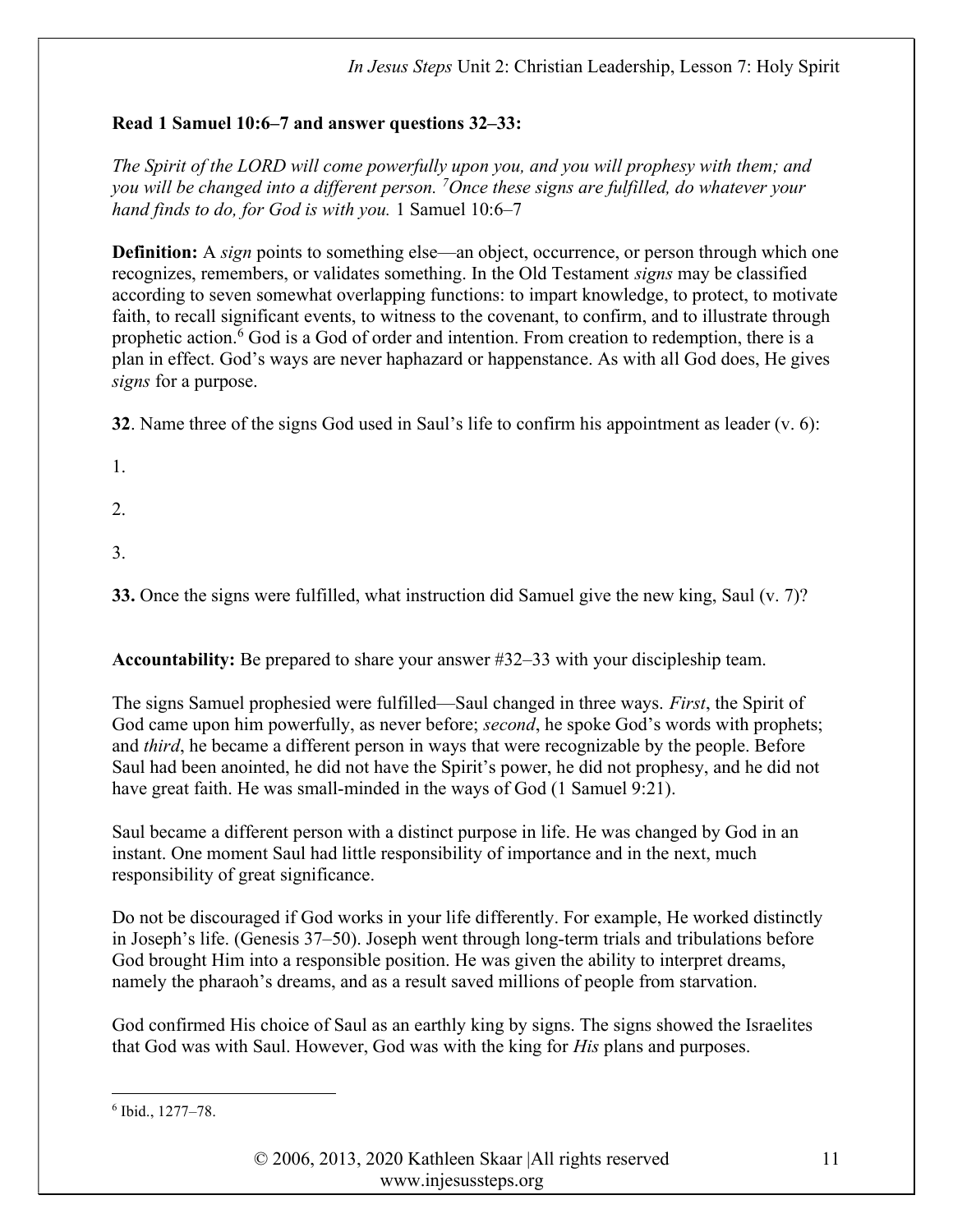God would be with Saul as long as he was obedient to His commands. When Samuel told Saul to do whatever your hand finds to do, he was not saying you are free to do whatever you wish. He was giving this order in the context of Saul's position and authority as king and representative of God's command on earth. Saul was to use godly wisdom and good judgment to do whatever he thought best to keep God's people holy and save them from their enemies.

**Definition:** Context is defined in two ways. As the word *context* is used above, it means surrounding circumstances, conditions, or events. Context also means the text (words) surrounding the word or passage in a body of writing or speech that clarifies its full meaning.

Make sure you understand the context of the passage or words when you are reading and studying the Bible. It is critical for accurate interpretation. Here are some helpful questions:

What is this particular book of the Bible about?

What was written before and after this particular verse?

What is the point the author is trying to make here?

What was the cultural situation at the time this passage was written?

How does this verse line up with the rest of the Bible?

#### Action Steps

Reflect on your desire to know the Spirit.

34. Do you desire the Spirit for God's purposes, or to impress others with His power?

35. Confess any ignorance, wrong thoughts, or attitudes that you have regarding the Holy Spirit. Ask forgiveness and pray for a pure knowledge and understanding of the Spirit.

I have prayed. Yes No (Underline One)

—End Day Two—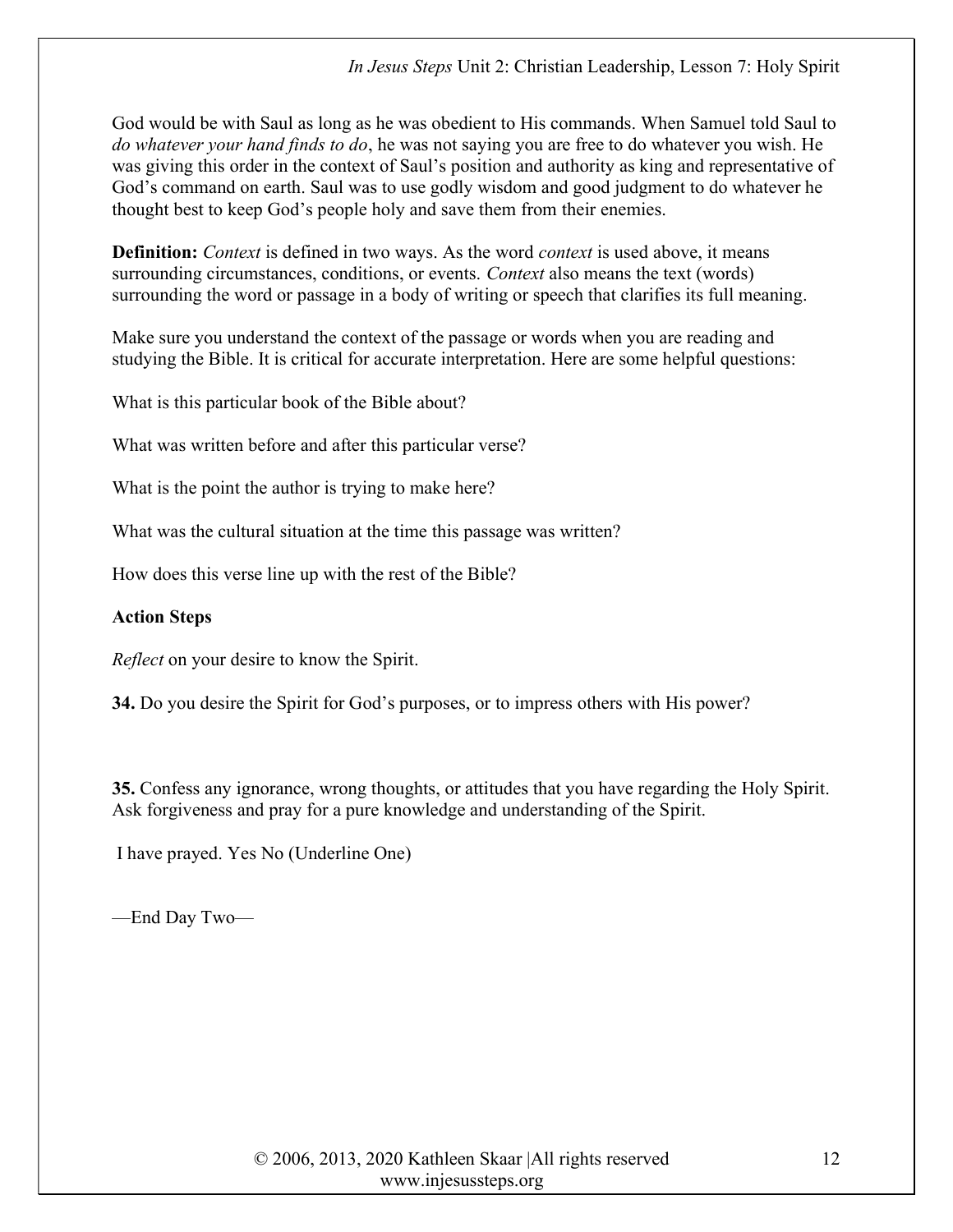#### Day Three Grieving the Spirit

Saul started out with God's Spirit and favor. He was promoted to be the king of his country and had the opportunity to be a great man of God. But sadly, Saul went astray. He sinned against the very One who had created him and made him king.

#### Read 1 Samuel 15:23 and answer questions 36–37:

"For rebellion is like the sin of divination, and arrogance like the evil of idolatry. Because you have rejected the word of the LORD, he has rejected you as king." 1 Samuel 15:23

36. What is rebellion compared to (v. 23a)?

37. What is arrogance compared to (v. 23b)?

It may be helpful to further define the sins listed in 1 Samuel 15:23. Rebellion is refusing or resisting authority. Simply, it is being disobedient to the one in charge. Divination is seeking knowledge, especially future information, by supernatural means. It is an occult (witchcraft) activity that attempts to bypass or ignore God.

Arrogant people are prideful, thinking they are superior to others. These kind of people would have contempt (disrespect) for God and other people. Idolatry is the worship of anything, including self, rather than God. In the Old Testament, some people made statues or carved images known as idols to be their gods.

God hates these sins in His people so much that they are compared to covenant violations (Leviticus 19:26; Exodus 20:1–4). The covenant (treaty, agreement) was the basis of God's relationship with His people and violations were grave and had extreme results. Jesus is now the basis for our relationship with God, but rebellion and arrogance will still bring serious consequences (Matthew 7:21–23; Hebrews 12:5–6).

38. How is arrogance like the evil of idolatry?

39. Do you struggle with either the sin of rebellion or arrogance? Y N (Underline One)

40. How may your discipleship team pray for you in your fight against rebellion and arrogance?

Accountability: Be prepared to share your answer #36–40 with your discipleship team.

Read 1 Samuel 16:14 and answer questions 40–42:

© 2006, 2013, 2020 Kathleen Skaar |All rights reserved www.injesussteps.org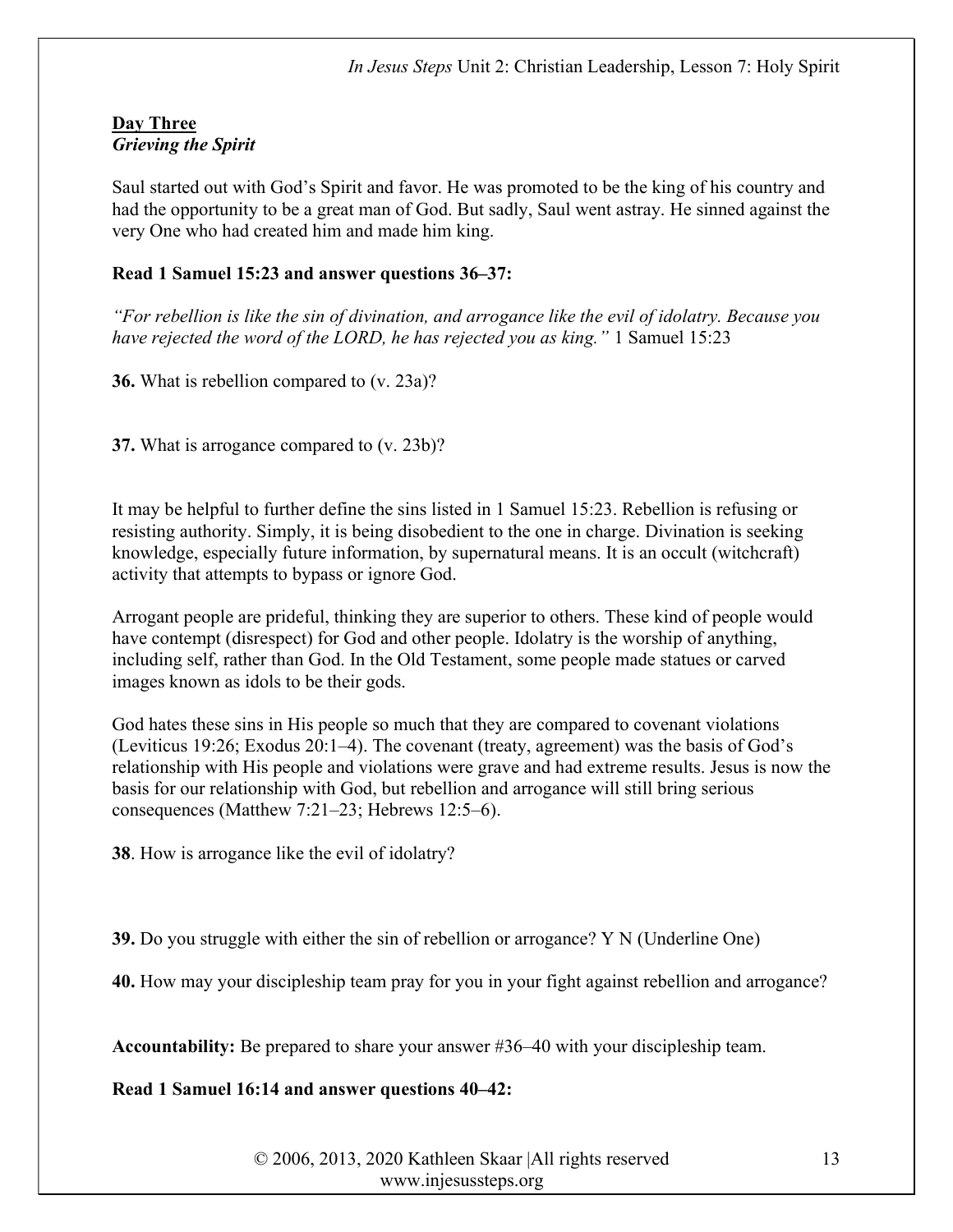Now the Spirit of the LORD had departed from Saul, and an evil spirit from the LORD tormented him. 1 Samuel 16:14

40. Who left Saul (v. 14a)?

41. Why did the Spirit of the LORD departed from Saul (See 1 Samuel 13:13)?

42. Why do you think the LORD allowed an evil spirit to torment Saul (See 1 Kings 22:19–23; Job 1:9–12; Isaiah 10:5–6)?

Action Step (Sincerely pray the following prayers and answer question 43–44.)

Merciful Lord, You are patient and longsuffering. I bow in humble submission to Your authority and rule in my life. You are good and all that You do is right and just. Please forgive me for all my rebellion and arrogance. These times in particular I remember (confess your sins). Thank You for continually forgiving me and changing me into Your obedient and humble servant. Thank You for giving me the grace to lead Your people in Your purpose, will, and ways. Amen

Holy Spirit, guide and counsel me in right thinking so I may never be rebellious or arrogant again. Convict me at once of my wrongdoing so I may always be set apart and in immediate readiness for my Lord's call. I live, love, and pray in Jesus' name. Amen.

43. I have sincerely prayed, and I sincerely bow in submission to God. Yes No (Underline One)

44. If you were not able to pray and bow in submission to God, please explain why.

#### Read 1 Samuel 13:13–15 and answer questions 45–48:

"You have done a foolish thing," Samuel said. "You have not kept the command the LORD your God gave you; if you had, he would have established your kingdom over Israel for all time.  $^{14}$ But now your kingdom will not endure; the LORD has sought out a man after his own heart and appointed him ruler of his people, because you have not kept the LORD's command." 1 Samuel 13:13–14

45. According to Samuel, how did Saul act (v. 13a)?

A foolish person acts unwisely displaying a lack of good sense and judgment. A foolish person is the opposite of a wise person. The book of Proverbs has much to say about fools. The wise in heart accept commands, but a chattering fool comes to ruin. Proverbs 10:8

46. What did Saul fail to do (v. 13b)?

© 2006, 2013, 2020 Kathleen Skaar |All rights reserved www.injesussteps.org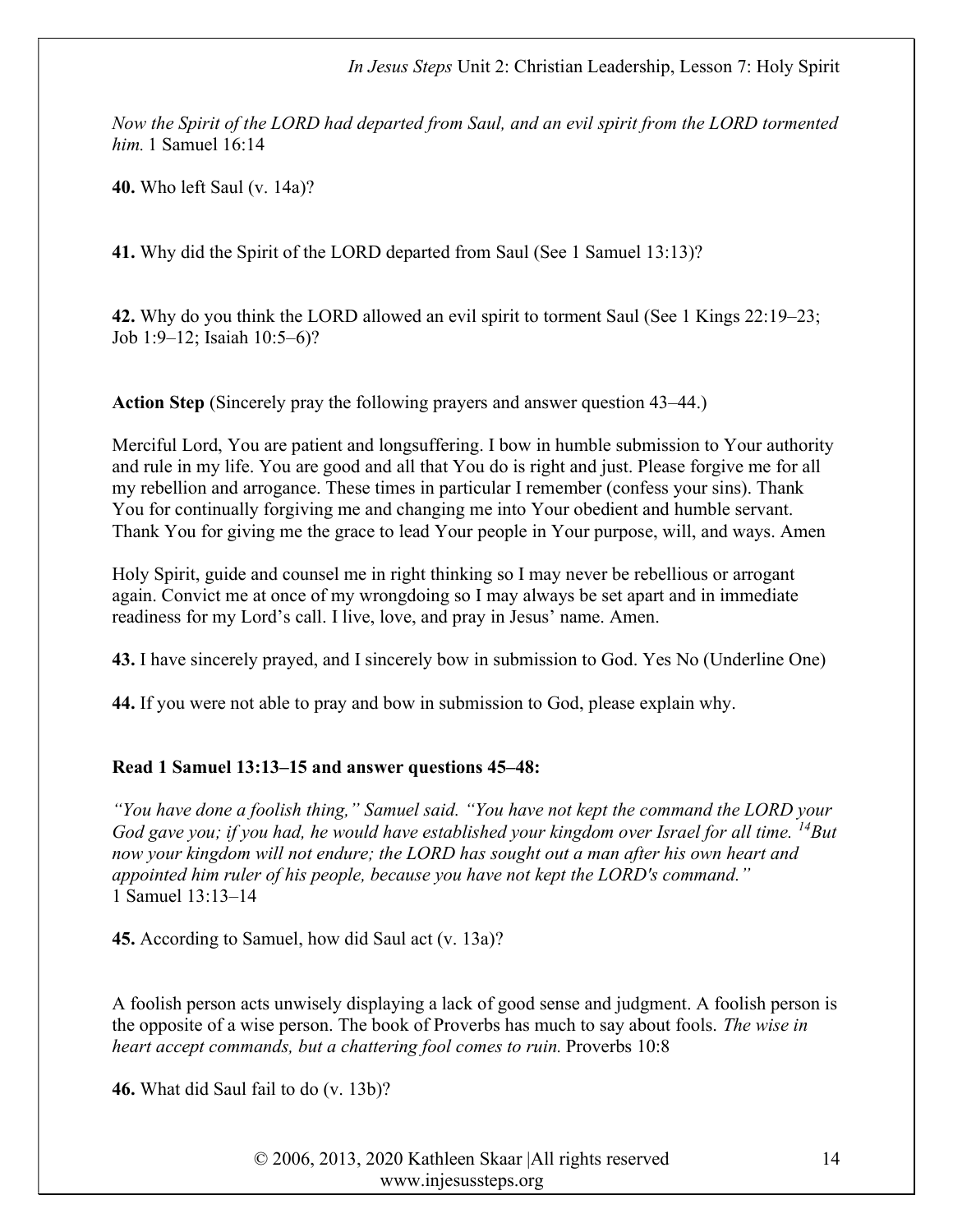47. What was the consequence of Saul's failure to keep the LORD's command (v. 14a)?

48. What kind of person did the LORD seek, find, and appoint to take Saul's place (v. 14b)?

A leader does not have tenure, or a lifetime claim on God's Spirit, His favor, or blessing; no one does. A leader does not have a permanent position with no penalties for being disobedient. This was true in Saul's time, and it is also true in our time. Christians are forgiven in the blood of Christ, but there are still consequences to our disobedience. Thinking about these things should give us a holy fear so that we continually seek God's face, His grace, and His mercy.

#### Read 1 Samuel 16:13 and answer questions 49–50:

So Samuel took the horn of oil and anointed him in the presence of his brothers, and from that day on the Spirit of the LORD came powerfully upon David. 1 Samuel 16:13

49. Who did God choose and anoint to take Saul's place because of his disobedience?

50. Who came powerfully upon David (v. 13b)?

# Read Acts 13:22 and answer questions 51–53:

After removing Saul, he made David their king. God testified concerning him: 'I have found David son of Jesse, a man after my own heart; he will do everything I want him to do.' Acts 13:22

51. Why was David a man after God's own heart (v. 22b)?

52. What is one word that summarizes "he will do everything I want him to do"?

53. What do you have to do in order to be called a man or woman after God's *own* heart?

Accountability: Be prepared to share your answer #49–53 with your discipleship team.

# Read Ephesians 1:13–14 and answer questions 54–58:

And you also were included in Christ when you heard the message of truth, the gospel of your salvation. When you believed, you were marked in him with a seal, the promised Holy Spirit,  $^{14}$ who is a deposit guaranteeing our inheritance until the redemption of those who are God's possession—to the praise of his glory. Ephesians 1:13–14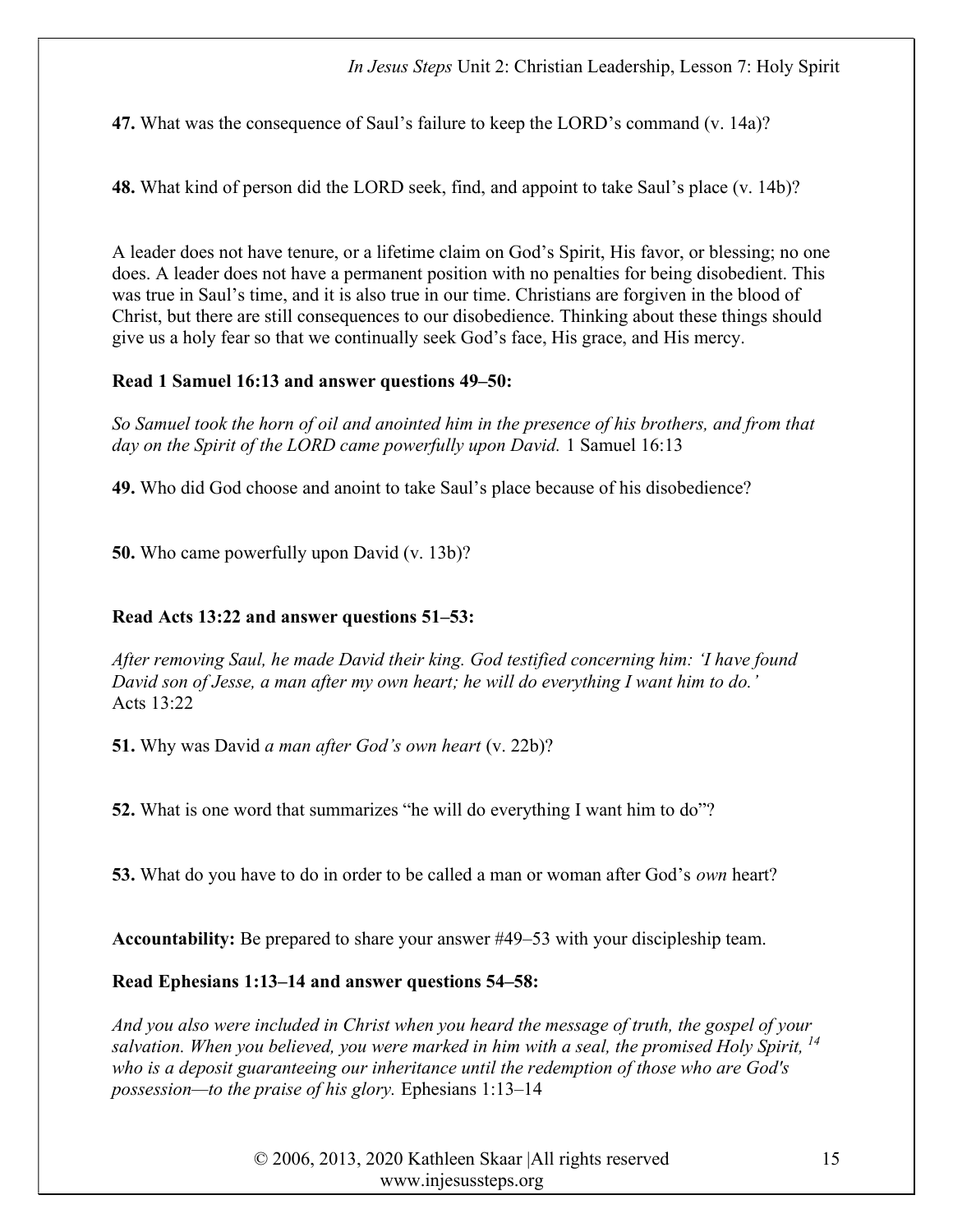**Definitions:** A seal is a sign of identification or ownership. When Paul wrote Ephesians, a seal was used to make one's distinctive and permanent mark into soft clay and used as an official signature. The idea is similar to an ink stamp used to mark a document. Seals were important in the Hebrew and Greek cultures and gave identity, definition, and authority to the person who carried it. In many cases this instrument, which was used to sign clay tablets, was worn around the person's neck or finger revealing that it was a most valuable possession.<sup>7</sup> A *deposit* is a pledge or down payment. Figuratively<sup>8</sup> both *seal* and *deposit* are used to represent the Holy Spirit of God.

54. What is the message of truth (v. 13a)?

55. When you believed in the gospel, you were \_\_\_\_\_\_\_\_\_\_\_\_\_\_\_\_\_\_\_\_\_ in Him (Jesus) with a

 $\blacksquare$ , the promised  $\blacksquare$ 

56. What does the Spirit guarantee believers (v. 14)?

57. What is the believer's inheritance (cf. 1 Peter 1:3–5)?

58. Why do Christians receive the Holy Spirit as a deposit guaranteeing our inheritance (v. 14b)?

We receive the Holy Spirit to worship God in every way. The Holy Spirit directs us minute by minute through our actions, thoughts, and feelings. He works in us to make Jesus the center of our lives and to be just like Him. With free will, we can choose to follow or resist the Spirit; therefore, we may fail or disobey at times. When we disobey, we are not praising God. But we know that in the future sin will have no power over us. The Holy Spirit is our pledge for future perfection, whereby we blissfully and eternally praise God.

Anyone who truly places their trust in Jesus receives His Spirit. Any believer can attest to this truth. The evidence of the Spirit in our lives comes through repentance and a real desire to know and please God. Some believers change quickly and dramatically, others change more slowly and modestly.

59. Read Romans 8:9. Who does not have the Spirit of Christ (v. 8b)?

You, however, are not in the realm of the flesh but are in the realm of the Spirit, if indeed the Spirit of God lives in you. And if anyone does not have the Spirit of Christ, they do not belong to Christ. Romans 8:9 (The Spirit of God, Spirit of Christ, and Holy Spirit are one and the same.)

 $<sup>7</sup>$  Ibid., 1240.</sup>

<sup>&</sup>lt;sup>8</sup> Figuratively or metaphorically conveys a symbolic rather than an actual meaning.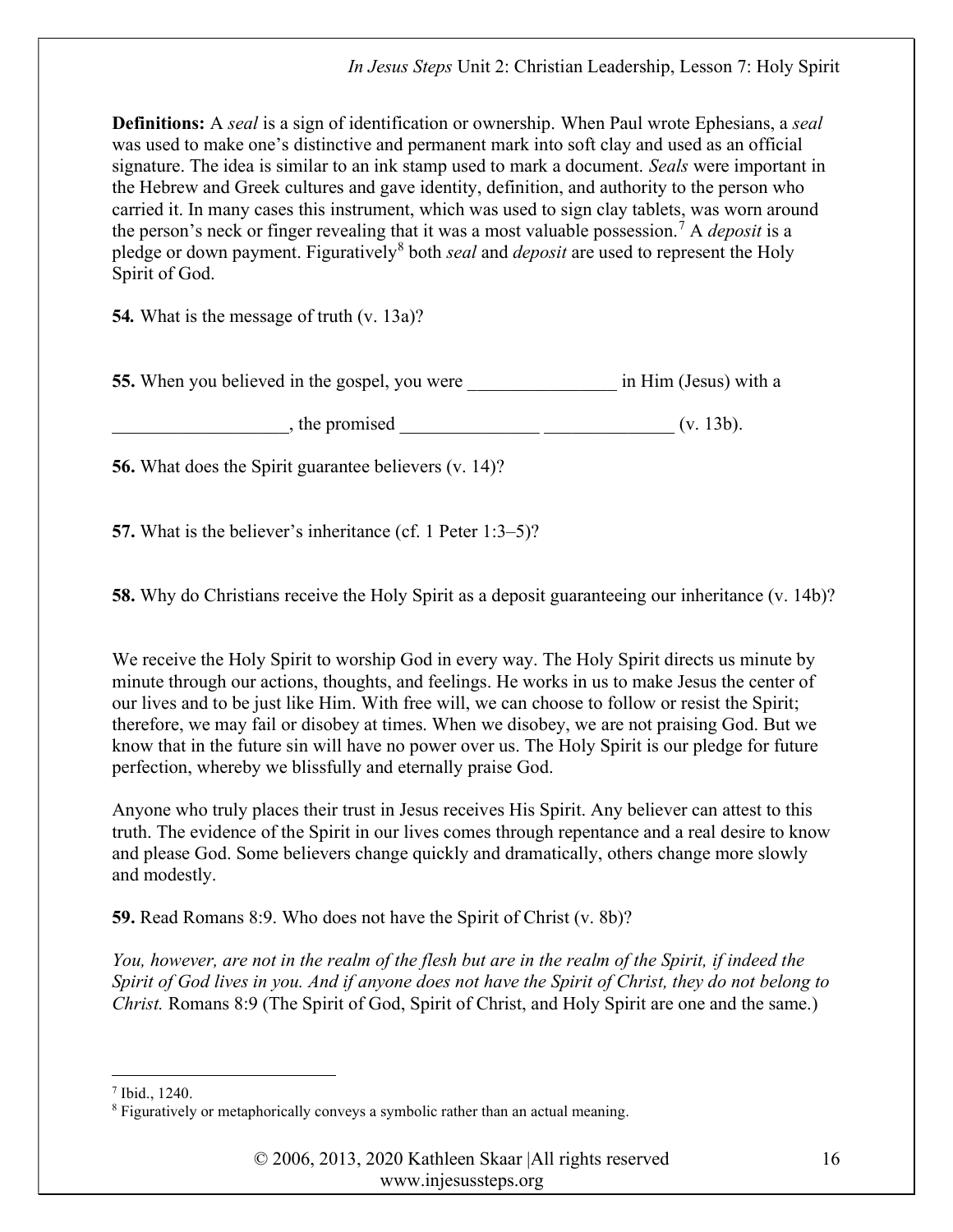Doctrine is important in knowing God. He wants to be known and followed accurately. Doctrine is a system or way of knowing the truth. It is a set of principles or core beliefs. In Christianity, doctrine is based on the Bible and sound, historical, evangelical theology.

Let us look at the doctrines regarding our ability to grieve the Holy Spirit and God's impassibility. Impassibility is an attribute of God. It means that God has different feelings but not changing passions. God is self-sufficient and unchanging (immutable). He is perfect and lacks nothing. Passion arises from a desire for what is lacking; God lacks nothing and is in control of everything. His feelings are not the result of our actions.<sup>9</sup> Think about it, how could God ever be happy if billions of people in the world could inflict pain or suffering on Him?

When Jesus became man, He took on human flesh willingly. He chose to experience life as a man. He chose to suffer and identify with human pain, joy, and passion. But remember, Jesus remained fully God.

To help us understand God, who is Spirit, the Bible uses three kinds of metaphorical statements about God. First, anthropological descriptions of God illustrate God in human form. For example, God is said to have arms (Deuteronomy 33:27). Second, anthropopathisms represent God as having changing human feelings like grief (Ephesians 4:30). Third, anthropoieses characterize God as having human actions like repenting (Genesis 6:6). All of these help us in knowing what God is like without seeing Him.<sup>10</sup>

As we will learn below, the Holy Spirit is said to feel grief in order for us to recognize the importance of our actions. God wants us to behave in certain ways and uses terms and language to help us grasp what our sinful behaviors are like. Sin is serious business and can cause pain and suffering for ourselves and others.

# Read Ephesians 4:30–32 and answer questions 60–62:

And do not grieve the Holy Spirit of God, with whom you were sealed for the day of redemption.  $31$  Get rid of all bitterness, rage and anger, brawling and slander, along with every form of malice.  $32Be$  kind and compassionate to one another, forgiving each other, just as in Christ God forgave you. Ephesians 4:30–32

Definition: *Grieve* is a verb that describes someone experiencing deep sorrow, pain, or sadness. To *grieve* another means that we have caused that person pain, hurt, sorrow, or distress. In this passage we are commanded not to grieve the Spirit, but to remove all wickedness, and to be kind.

60. What behaviors (acting in certain ways) grieve the Holy Spirit (v. 31)?

61. What behaviors bring pleasure and joy to the Spirit of God (v. 32)?

<sup>&</sup>lt;sup>9</sup> Dr. Norman Geisler, *Systematic Theology*, vol. 2 (Minneapolis, Bethany House, 2003), 112–113. 10 Ibid., 28.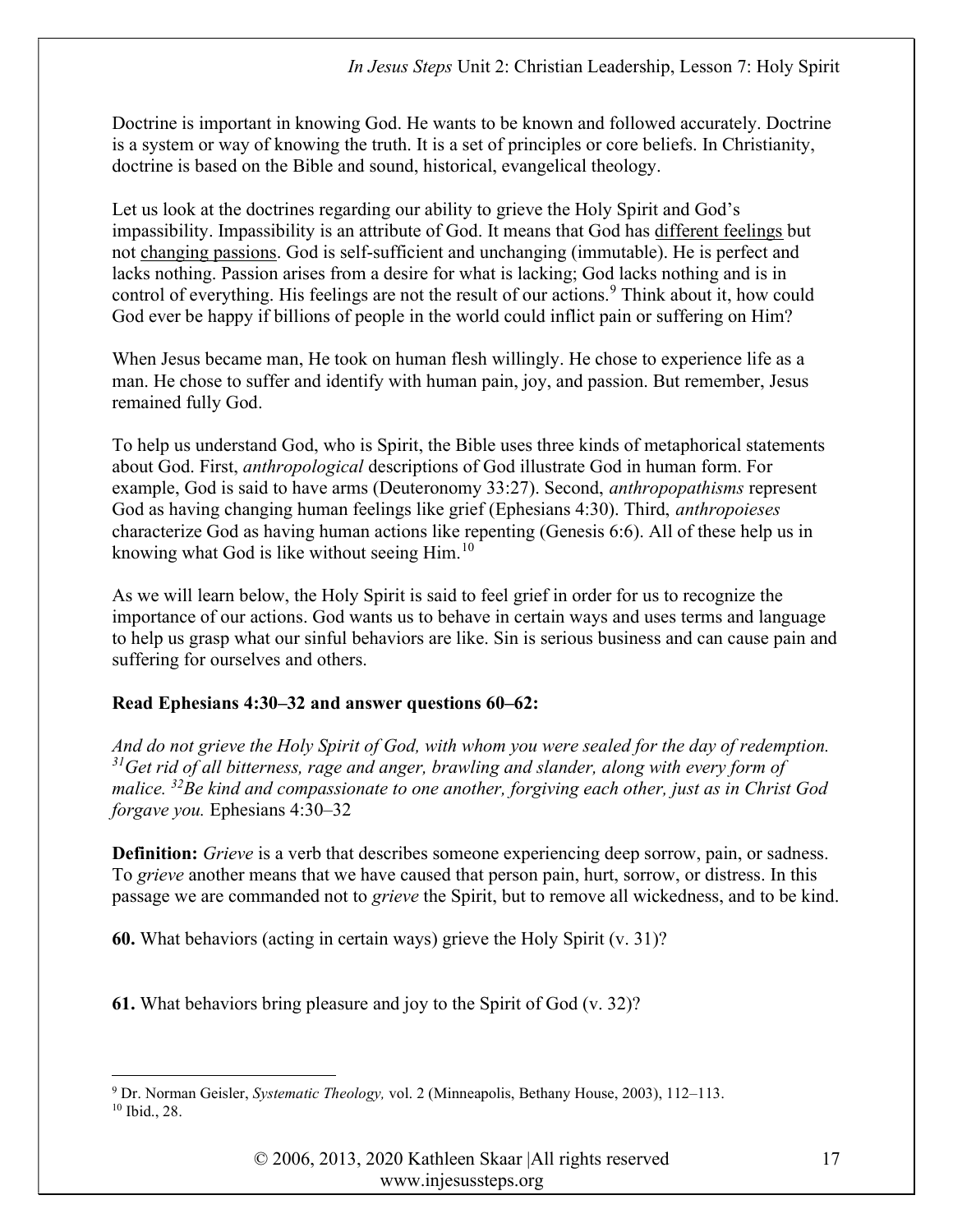King Saul had grieved the Holy Spirit of God with rebellion and disobedience. About 1,000 years later another Saul, perhaps named after this king, was also in rebellion and persecuting the Son of God (Acts 9:4). But this Saul did not follow in the footsteps of his namesake. After he met Jesus on the road to Damascus, he became completely obedient to God. He is also known to us by his Greek name, Paul.

Paul's conversion (change) to Christianity was real and complete. He became extremely sensitive to the Holy Spirit and was used to write thirteen epistles (letters) or about 32% of the New Testament. This gives us hope to change no matter what we have done or whatever label someone tries to pin on us. It does not matter who you were named after, who your parents were, or what you have done in the past—God is calling you now.

62. How will you cooperate and change any thoughts or actions to bring joy to the Spirit?

Accountability: Be prepared to share your answer #62 with your discipleship team.

Throughout the Bible, God reveals His great love and mercy in creating and providing for humankind. He deserves and expects loyalty, allegiance, and fidelity as Creator and Ruler of the universe. When He does not receive our allegiance, He is right to punish and cast us out, just like He did with Adam and Eve's rebellion and His people, the Israelites.

# Read Isaiah 63:9–10 and answer questions 63–65:

In all their distress he too was distressed, and the angel of his presence saved them. In his love and mercy he redeemed them; he lifted them up and carried them all the days of old.  $^{10}$ Yet they rebelled and grieved his Holy Spirit. So he turned and became their enemy and he himself fought against them. Isaiah 63:9–10

63. What did God do when His people were distressed (v. 9)?

64. How did the people grieve the Holy Spirit (v. 10a)?

65. What did God do when the people rebelled and grieved His Holy Spirit (v. 10b)?

The Spirit guides believers' with patience and kindness for God's honor and for our good. Although God is always merciful, He will not tolerate wrong actions toward His Spirit. God's Spirit fills us with His love, brings us to salvation, relays Jesus' instructions and truth to us, and is good to us in every way. God is just to hold accountable anyone who grieves His good Spirit.

—End Day Three—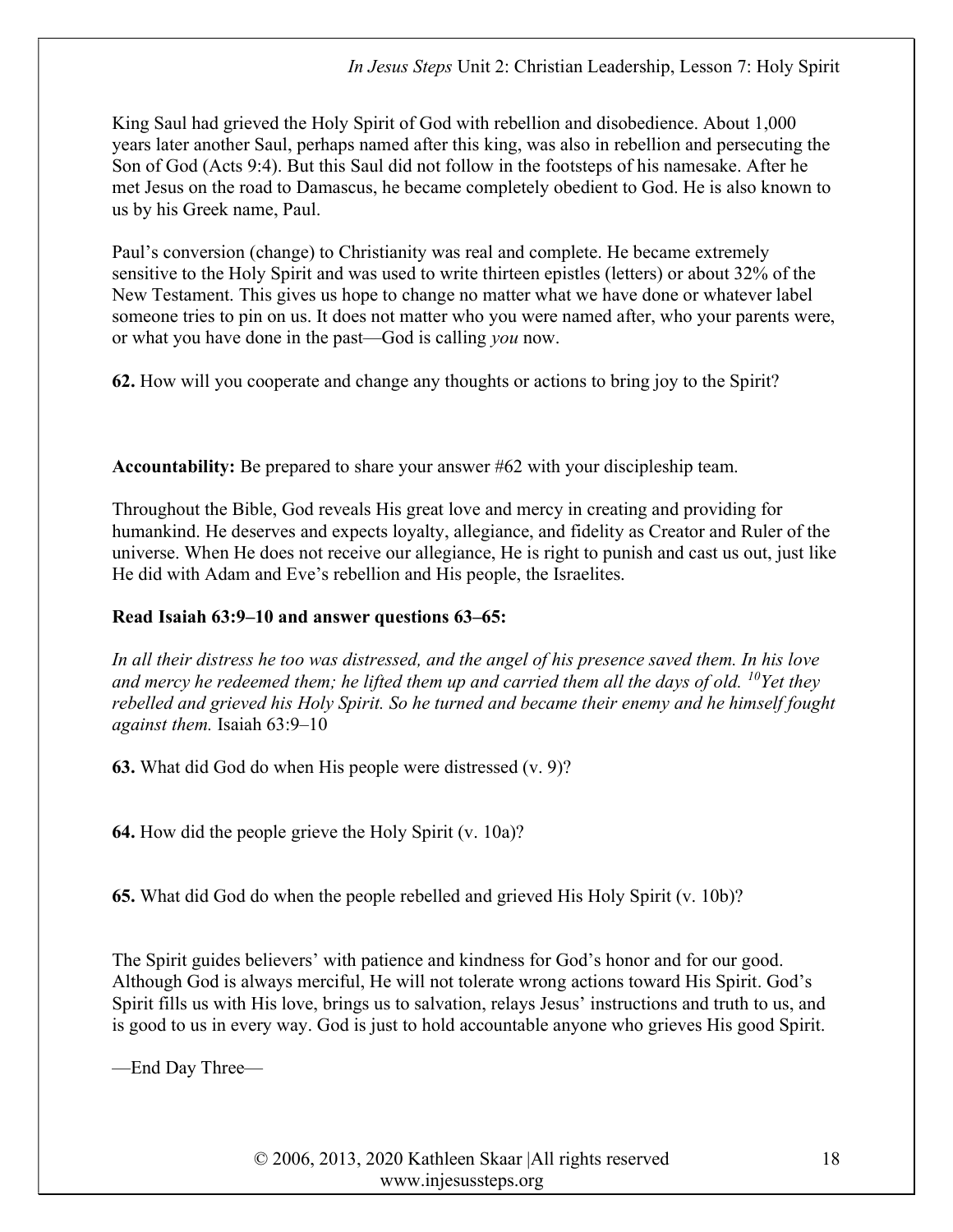#### Day Four The Spirit's Sanctifying Work

All three Persons of the Trinity are involved in believers' salvation (Romans 8:30; 1 Corinthians 1:9; John 1:11–13, 3:8). The Holy Spirit prepares hearts for placing faith in Christ. He draws people to Christ and enables them to recognize the truth about the Son of God. The Spirit also convicts of sin and enables people to recognize their wrongdoing and desperate need for forgiveness.

Definition: The Greek word *elegcho* (ἐλέγχω), translated *convict* in English, means to show or convince someone of their fault or error. It also means to prove guilty, condemn; rebuke, reprove. Convict in English is defined as declaring one guilty or showing they are at fault.

# Read 2 Thessalonians 2:13 and answer questions 66–67:

But we ought always to thank God for you, brothers and sisters loved by the Lord, because God chose you as firstfruits to be saved through the sanctifying work of the Spirit and through belief in the truth. 2 Thessalonians 2:13 (Firstfruits are the first fruit or grain crops harvested and presented to God.)

**Definition:** The Greek verb, *hagiasmo* ( $\dot{\alpha}$  $\gamma \dot{\alpha} \zeta \omega$ ), translated *sanctify* or *sanctifying* in English means to set apart for sacred use. Other meanings of the Greek word include consecration, dedication, holiness, and the state of purity. The English word *sanctify* is defined as making something holy or giving something a holy status.

66. What are the two means that God uses to bring people to salvation (v. 13b)?

67. Who and what is the truth (See John 14:6)?

Remember our opening to this lesson: Trusting in Jesus as our Lord and Savior makes us holy, justified, and delivered from the *penalty* of sin. However, we still have a human nature and free will to disobey God. Therefore, we enter into the sanctification process whereby we are delivered from the power of sin. This takes reliance on the Holy Spirit's power and presence as well as our cooperating effort.

The Spirit helps us overcome the power of sin and choose holy thoughts and actions. We are called to holy living because God is holy (Leviticus 11:44; 1 Peter 1:15–16). Sanctification is not an option for the Christian; it is an essential and necessary part of our lives and salvation experience.

Sanctification is progressive. This means we are continually making progress, moving forward, and becoming more and more like Christ each day. Sometimes we may become discouraged and think that we really have not changed at all. But if we review our lives since becoming a Christian, we should notice that there has been steady progress. There are many sinful things that we no longer take part in and there are many good things we have done in Jesus' name. If we see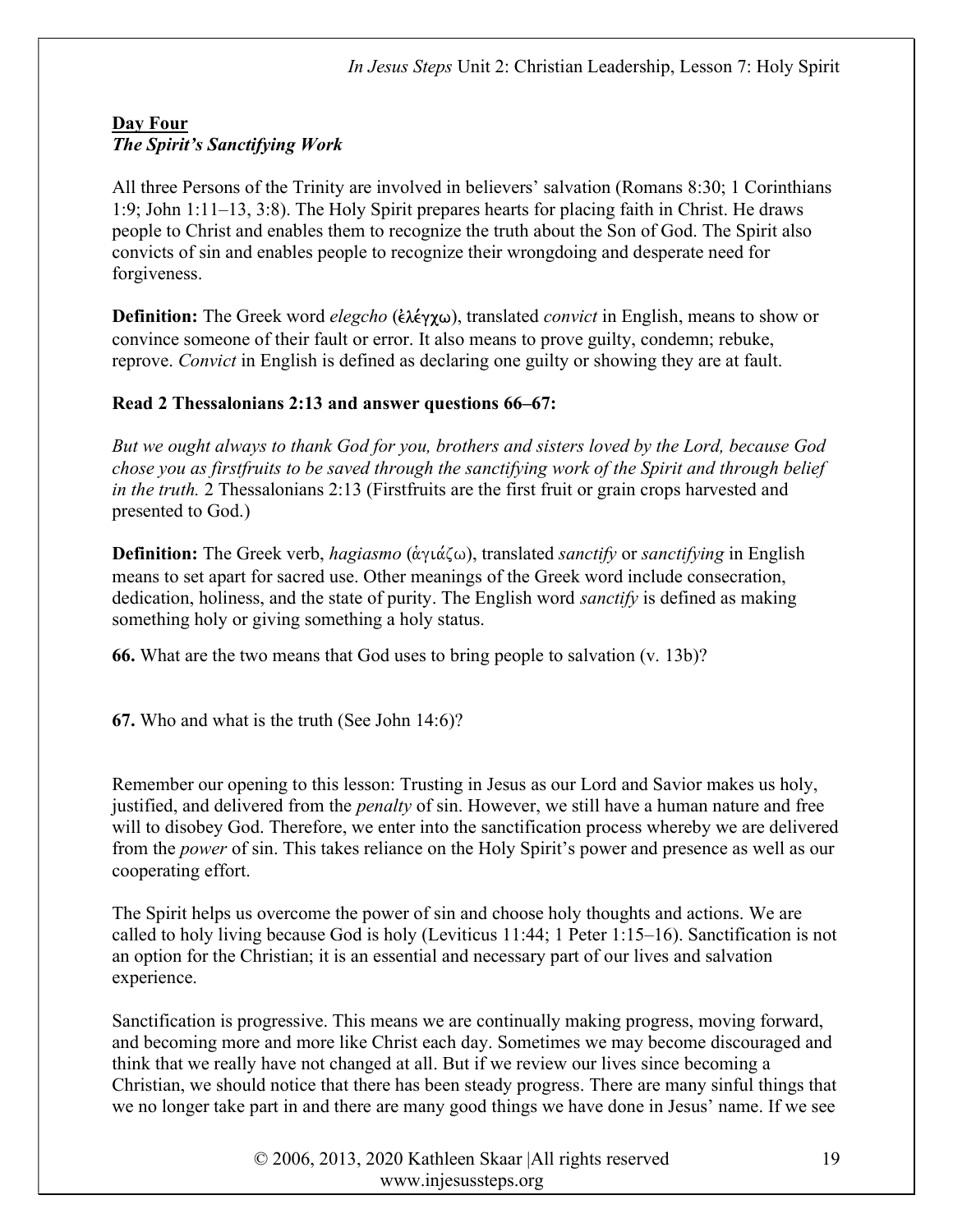absolutely no change in our lives, we should pray sincerely and ask God for His perception (view) of our lives in Christ.

In the Old Testament when priests were set apart (sanctified, made holy, pure) for God they were anointed with oil. The priests and the Levites worked for God in and around the sanctuary or temple. This was a place set apart as holy. It was sacred and revered not only by the priests but by the Israelites as well.

# Read 1 Corinthians 6:19–20 and answer questions 68–71:

Do you not know that your bodies are temples of the Holy Spirit, who is in you, whom you have received from God? You are not your own;  $^{20}$ you were bought at a price. Therefore honor God with your bodies. 1 Corinthians 6:19–20

68. What is your body (v. 19a)?

69. Who is in you (v. 19b)?

70. Who gave you His Holy Spirit (v. 19c)?

71. We were bought at a price, therefore we  $\qquad \qquad$  God with our  $(v. 20)$ .

Esther Ahn Kim dedicated her life to the Lord Jesus; she would not allow her body to be used for anything other than a temple of the Holy Spirit. Esther was a Korean living during the time of Japan's occupation of Korea. Since she refused to bow to the idols set up on the streets, she knew it would only be a matter of time before she would be arrested.<sup>11</sup>

Esther knew extreme deprivation and torture awaited those in Japanese prisons. Therefore, led by the Holy Spirit, she began preparing both spiritually and physically for that time. First of all, she prayed and fasted so she would not falter but would stand firm in Christ.

There would be no Bibles where Esther was going, so she memorized Scripture daily. With the Spirit's help, she committed to memory over one hundred chapters of the Bible. Esther also trained physically by eating decaying foods and other unappetizing things so she would be able to eat the types of "food" provided.

Esther was eventually arrested and imprisoned for six years from 1939–1945. The Holy Spirit empowered her with Christ's love to serve fully and glorify God. Remember, it does not matter where you are or what your circumstances are that determine how God will use you.

"One night a young Chinese woman convicted of killing her husband was brought in. She moaned incessantly and beat on the doors until the guards tied her hands behind her back. It was

<sup>&</sup>lt;sup>11</sup> Francis Chan, *The Forgotten God* (Colorado Springs: David C. Cook, 2009), 97-99.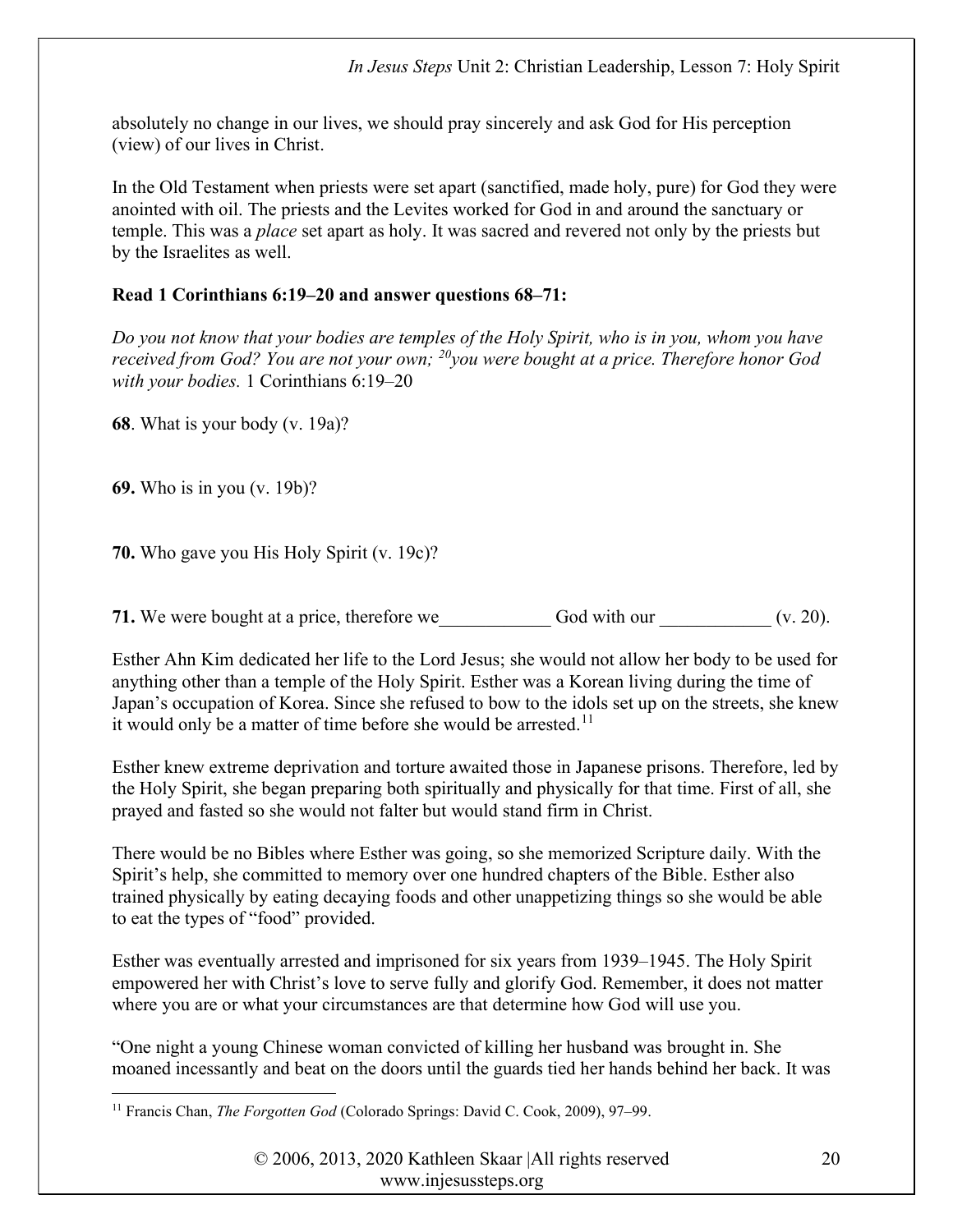this woman that God called Esther to love and reach out to. Esther held the woman's feet at night to warm them, even though the woman was covered in her own excrement. Though food rations were small, Esther gave up her portions for three days to this woman. Over time, the Chinese woman began to respond, carrying on a conversation and eventually accepting the good news of the gospel. The woman was later executed for her crime, but she went to her death alive in  $Christ. "12"$ 

Esther embraced and honored the Holy Spirit. Lives were transformed. Prison became a path to heaven.

During her imprisonment, through the Holy Spirit, Esther touched many lives for Christ. She was challenged like any human being, but she persevered so that even the guards and officials noticed the holy difference. She did not just passively accept her situation, but aggressively served to the glory of God.

Esther treated her body as God's temple. No matter the extreme circumstances she faced, she would not allow her body to bow to false gods. She relied on the Holy Spirit to lead and guide her and counsel her in the way she should go. The Spirit sanctified Esther—enabling her to exalt Jesus and deny herself. The Spirit also loved through Esther and revealed the Father's love to those imprisoned with her.

72. How does Esther's example encourage or inspire you?

Accountability: Be prepared to share your answer #72 with your discipleship team.

Esther knew the importance of God's Word. She memorized Scripture so she would not be without it when she was arrested and imprisoned. In this way the Spirit brought her memorized verses to her attention so she could continue to walk in truth.

# Read John 17:17 and answer questions 73–74:

Sanctify them by the truth; your word is truth. John 17:17

73. What is truth (v. 17b)?

74. How do *you* listen to or read the Bible daily?

<sup>12</sup> Ibid., 98.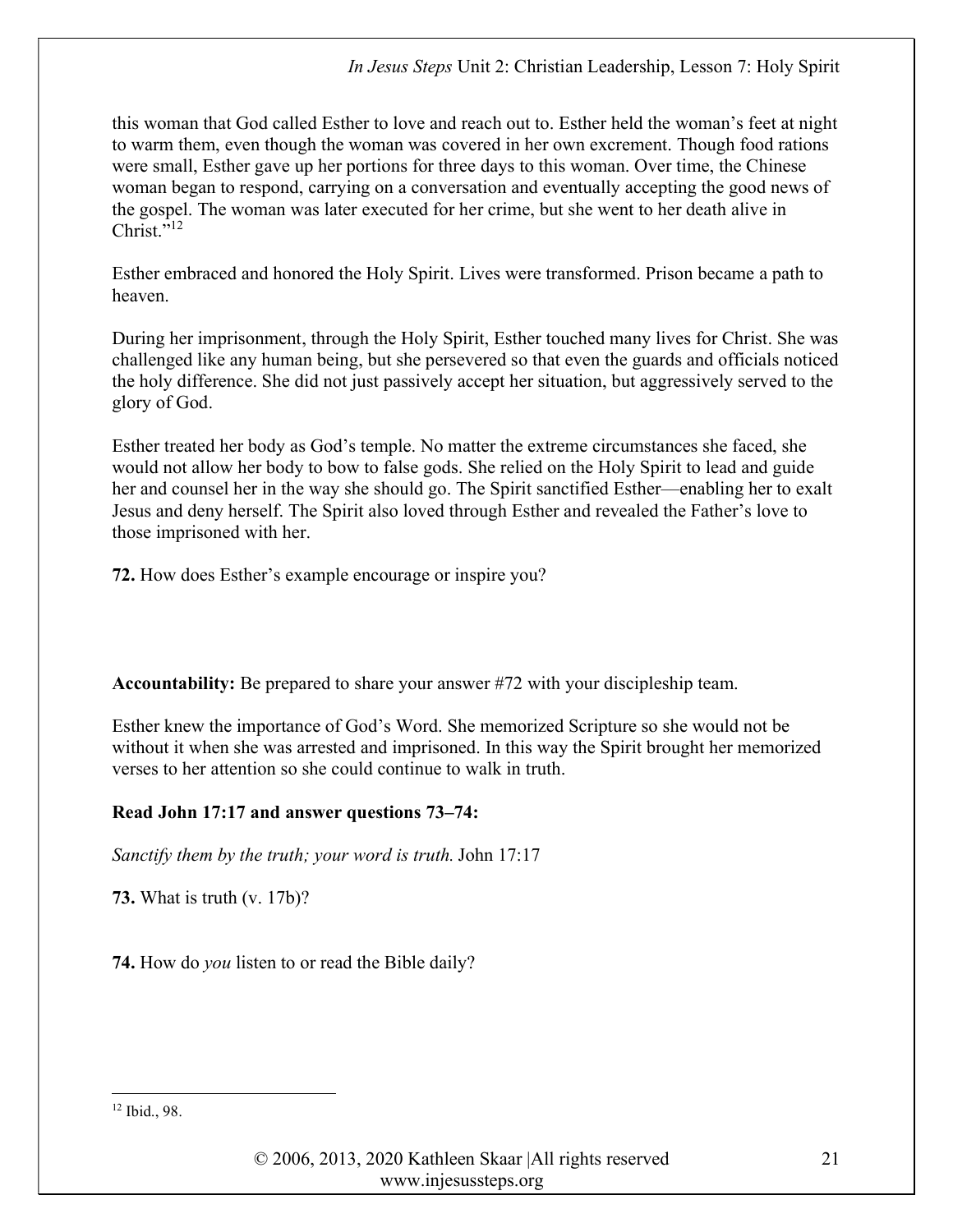#### Read 1 Corinthians 2:12–14 and answer questions 75–77:

What we have received is not the spirit of the world, but the Spirit who is from God, so that we may understand what God has freely given us.  $^{13}$ This is what we speak, not in words taught us by human wisdom but in words taught by the Spirit, explaining spiritual realities with Spirit-taught words. <sup>14</sup>The person without the Spirit does not accept the things that come from the Spirit of God but considers them foolishness, and cannot understand them because they are discerned only through the Spirit. 1 Corinthians 2:12–14 (Discern means to realize, come to know, or recognize something.)

75. How can we understand what God has given us (v. 12)?

76. How do we explain and teach spiritual realities or truths (v. 13)?

77. Why does a person *not* accept the things that come from the Spirit of God (v. 14a)?

People without the Spirit may understand *some* of what the Bible is saying but they do not understand the wisdom of following its commands. The Spirit brings God's word and the truth of it alive for believers. The Holy Spirit helps us to know, love, and serve God through the truth of His Word.

78. Read 2 Corinthians 3:6. How might this verse be used as a warning against reading and studying Scripture without the Spirit's guidance?

He has made us competent as ministers of a new covenant—not of the letter but of the Spirit; for the letter kills, but the Spirit gives life. 2 Corinthians 3:6

Accountability: Be prepared to share your answer #78 with your discipleship team.

Recall that the Pharisees knew the Law and the Prophets better than anyone else, yet Jesus said they were like whitewashed tombs full of dead men's bones (Matthew 23:27). Jesus had explained earlier in Matthew chapter 22 that all the Law and the Prophets depend on loving God and your neighbor. The Spirit takes God's Word with its laws and commands and leads us in following them for the right reasons.

Paul is making the point that the Law, as an external standard, brought condemnation and death. The Holy Spirit, as a gift of the New Covenant, brings forgiveness and life. The Spirit helps us to serve in the way of Christ. He helps us understand what is required and stirs our hearts with the right motivation.

—End Day Four—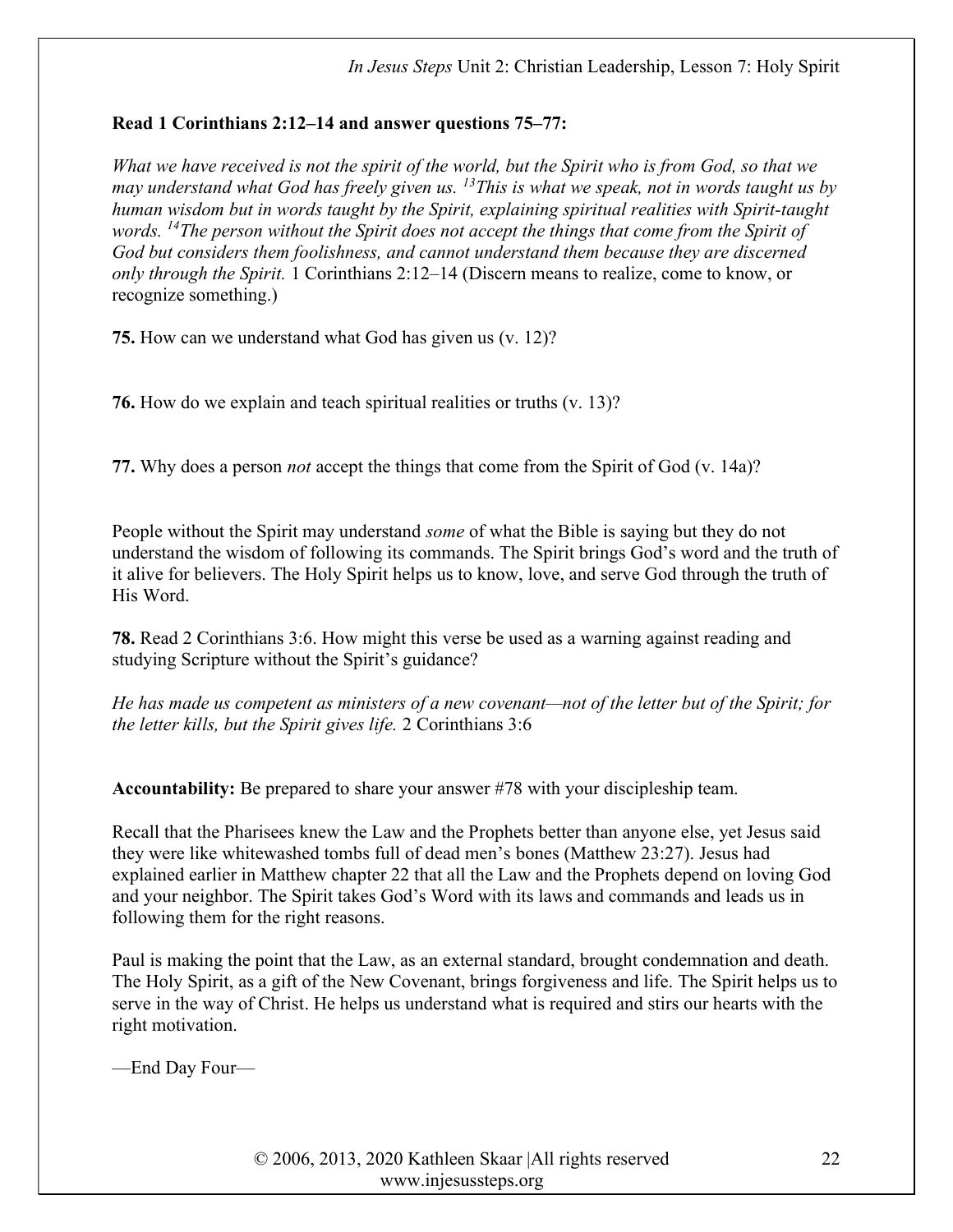#### Day Five Holy Spirit, our Guide

The good Spirit guides and leads God's flock with the same love and care as the Father and the Son. He assists in many and varied ways so that in following God we may be good shepherds of His people on earth. Good shepherds always lead others to God through Christ. In order to be successful leaders and disciples, the Holy Spirit helps us to pray.

# Read Romans 8:26 and answer questions 79–78:

In the same way, the Spirit helps us in our weakness. We do not know what we ought to pray for, but the Spirit himself intercedes for us through wordless groans. Romans 8:26

79. Who helps us in our weakness (v. 26a)?

80. Do we know what we ought to pray for (v. 26b)? Yes No (Underline One)

81. Who helps us to pray and also intercedes for us with wordless groans (v. 26c)?

To intercede is to plead on behalf of another, mediate, or to intervene. The Spirit pleads our issues or situations before God. Jesus also intercedes for us (Hebrews 7:25). They deeply and earnestly talk to God the Father about us and those we are concerned about. God the Spirit and God the Son do not want us asking for things that are not good for us or for others. They want us to pray and care about the things that God cares about—things with eternal significance.

82. How does it make you feel when you consider the Holy Spirit is interceding for you?

Accountability: Be prepared to share your answer #82 with your discipleship team.

Ask the Holy Spirit to help you in your weakness and to give you the strength and fortitude (staying power, guts) to overcome in the name of Jesus. Jesus walked this earth in human flesh and can sympathize with your situation. Remember the Spirit takes from Jesus and makes it known to you.

# Read Luke 10:21 and answer question 83–85:

At that time Jesus, full of joy through the Holy Spirit, said, "I praise you, Father, Lord of heaven and earth, because you have hidden these things from the wise and learned, and revealed them to little children. Yes, Father, for this is what you were pleased to do." Luke 10:21

83. Jesus was full of joy through the  $(v. 21a)$ .